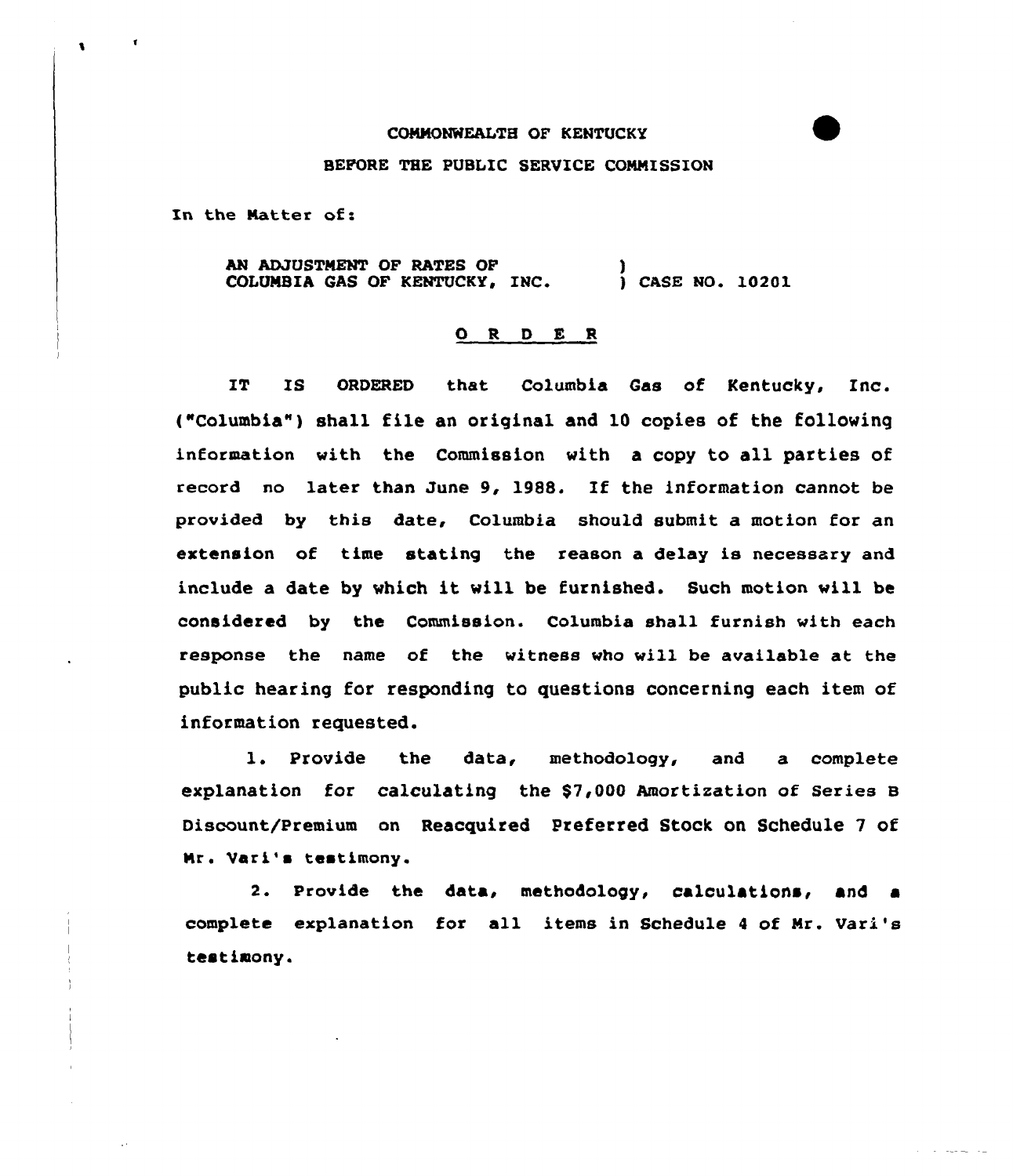3. Provide necessary data and complete the attached Schedule <sup>A</sup> for end-of-test year to show how the capitalization ratios for the Columbia Gas System ("CGS") were determined as shown in Schedule 1 of Mr. Vari's testimony. Footnote and explain any and all adjustments.

4. a. Complete Schedule 14, page 1 of 3, of Mr. Vari's testimony to include CGS 5-year average growth rate in earnings per share.

b. Complete Schedule l4, page <sup>2</sup> of 3, to include CGS market price, indicated dividend, and dividend yield.

c. Complete Schedule 14, page <sup>3</sup> of 3, to include the calculations for CGS estimated cost of equity.

5. a. On pages 15-16 of Mr. Vari's testimony, does the term "inconsistent" results mean:

(1) "different" results.

expectations. (2) results are inconsistent with investor's

(3) "wrong" results.

Give a full and detailed explanation to what is meant by "inconsistent" results.

6. With reference to the testimony of Mr. Payne, page 4, line ll, states that the Cast Allocation Study in this case is the same as that in Case No. 9554, Notice of Adjustment of Rates of Columbia Gas of Kentucky, Inc., with the exception of costs related to services, which are now allocated on the basis of customers. Other than this change, however, you fail to explain the reason that the allocation factors of the fallowing

 $-2-$ 

والمختار

 $\overline{\phantom{a}}$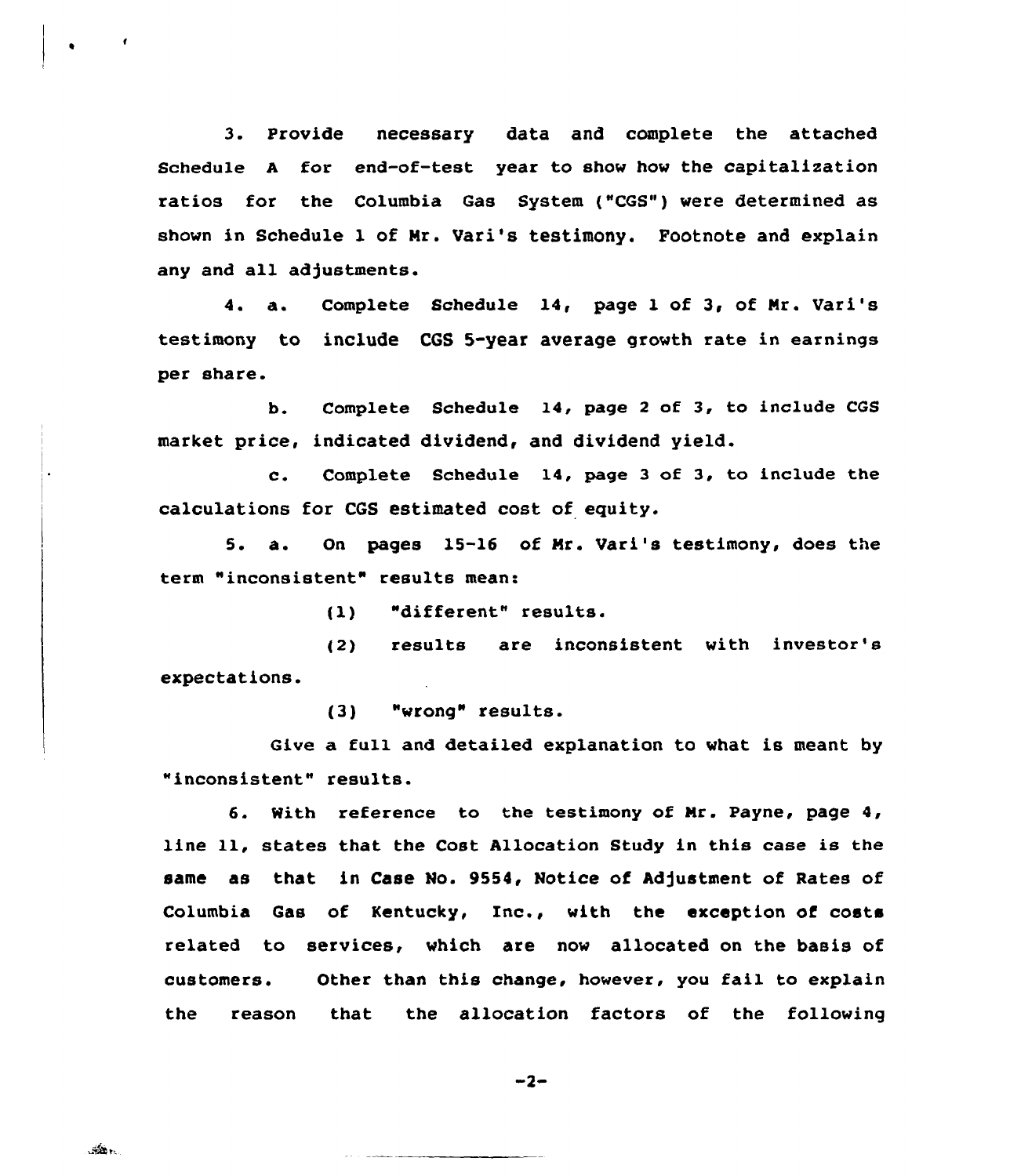items were changed from those in Case No. 9554. Provide an explanation for the change for each of these items and explain hov these changes affect the overall allocation of costs across all classes.

a. Cost Allocation Study, Schedule No. 3, Sheet <sup>2</sup> of 5, line 17.

b. Schedule No. 3, Sheet 3 of 5, lines  $5, 7, 8, 17$ , 19, 20, and 22.

c. Schedule No. 4y Sheet <sup>1</sup> of 1, lines 1-2, Schedule No. 7, Sheet <sup>6</sup> of 15, lines 1-2, and Schedule No. 7, Sheet 8 of 15, line 1. Furthermore, explain vhy those expenses vere aggregated for this study, whereas, these expenses vere detailed and disaggregated in the Cost Allocation Study for Case No. 9554.

d. Schedule No. 7, Sheet 3 of 15, lines  $3-14$ ,  $16-18$ , and 23.

e. Schedule No. 7, Sheet 5 of 15, lines 3-5.

f. Schedule No. 7, Sheet <sup>7</sup> of 15, lines ll, 14-16, 19™23,and 28.

g. schedule No. 7, sheet <sup>9</sup> of 15, line l.

h. schedule No. 7, Sheet 13 of 15, line 11.

i. Schedule No. 7, Sheet <sup>15</sup> of 15, line 3.

7. With reference to the testimony of Nr. Payne, page 1 of Attachment A, describes a design peak day temperature of 3 degrees <sup>F</sup> used in calculating Factor No. l.

a. Provide all vorkpapers underlying the determination of this mean temperature.

 $-3-$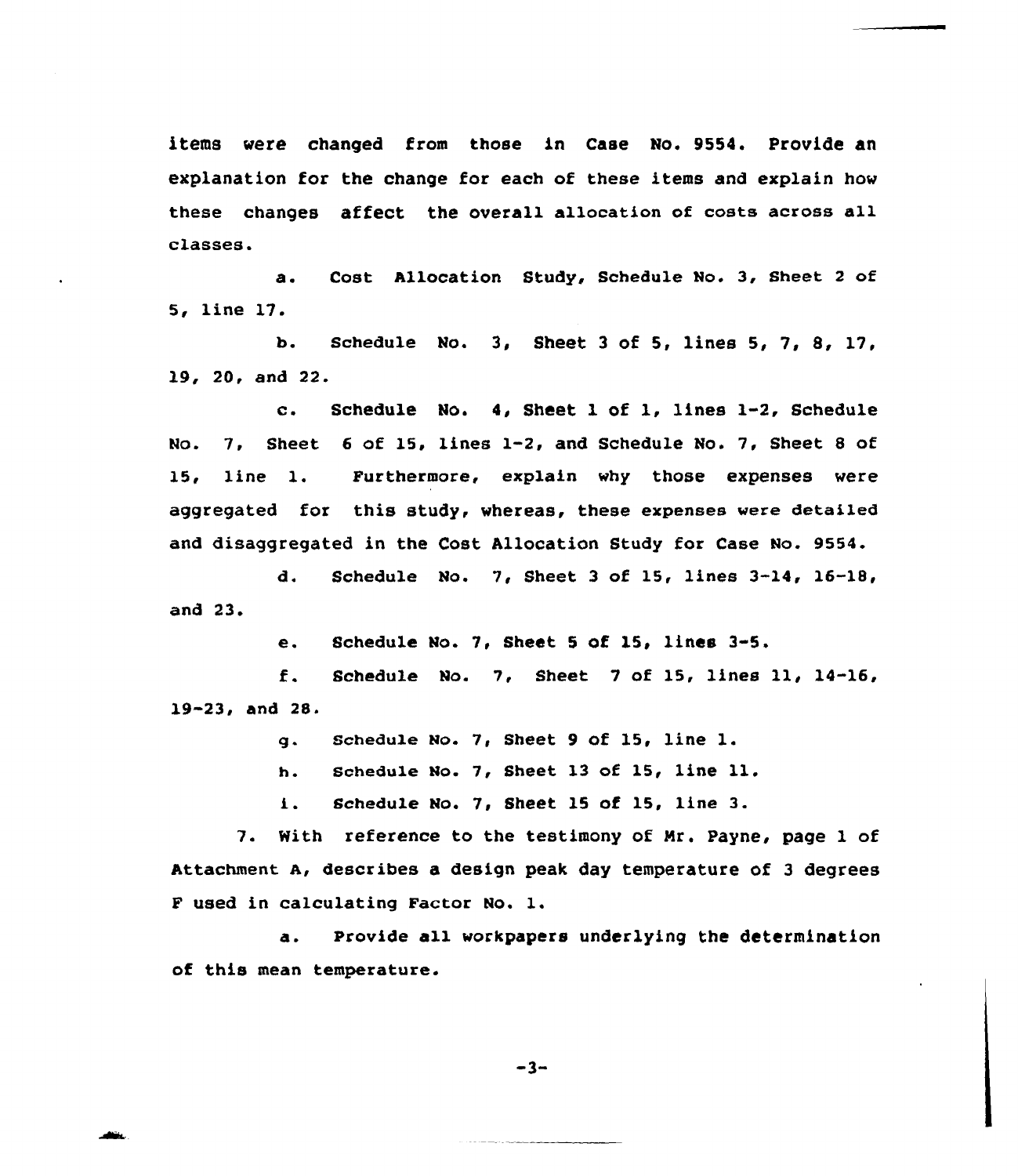b. Explain why a 1 in 10 probability of design day temperature occurrence is preferred.

c. Referring to the <sup>57</sup> years of historical actual temperature data:

(1) Provide the beginning and ending dates of this historical period.

(2) Provide the number of days and actual dates within this 57 year period that the design day temperature of <sup>3</sup> degrees <sup>F</sup> occurred or was exceeded (i.e., <sup>a</sup> daily mean temperature less than <sup>3</sup> degrees P).

(3) Provide actual test-year coincident peak demand, each class's contribution to peak, the mean temperature experienced on that day, and the date of occurrence.

(4) Provide actual test-year transportation peak  $d$ emand $\cdot$ 

8. With reference to the testimony of Nr. Payne, provide all calculations performed to determine each component of Factor No. 6.

9. With reference to the testimony of Nr. Payne, provide the location of Sheet A-1 and Sheet A-2 mentioned on page 1 of Attachment A, lines 17 and 23, respectively. Likewise, explain Schedule 6 of the Cost Allocation Study, Sheets <sup>2</sup> through 5, mentioned on page <sup>2</sup> of Attachment A. (This schedule has only 3 sheets.)

10. Provide all other workpapers underlying the Cost Allocation Study.

 $-4-$ 

. عاند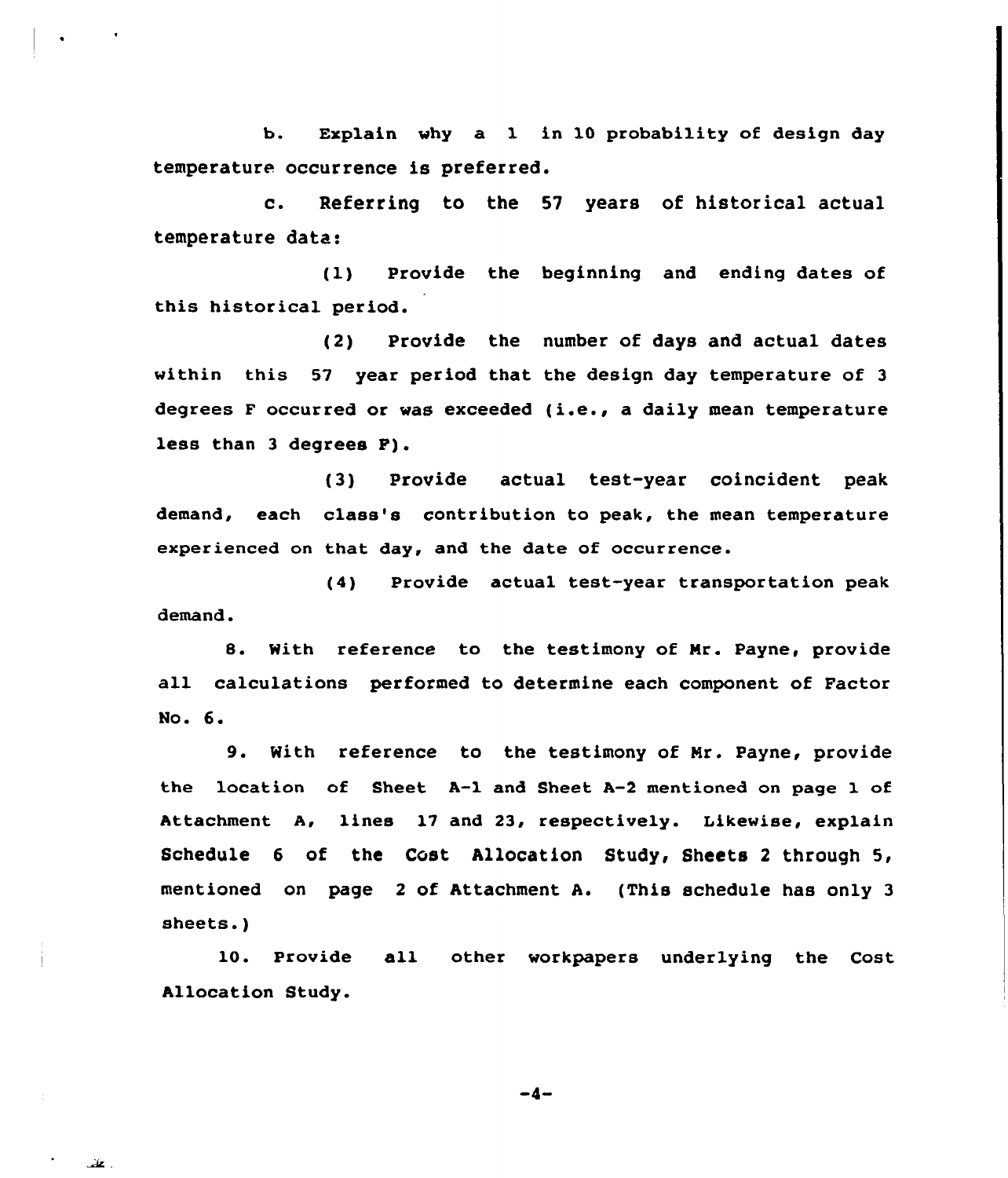11. with reference to the \$640,481 wages and salaries adjustment, Item No. 16, Sheet 3 of the Commission's Information Request No. 1, provide the following information:

a. State whether the \$<sup>4</sup> 851,746 amount shown on Line 13, Column 1, represents the total wages of all union employees annualized to wage levels in effect at December 31, 1987, If not, provide the calculation of this.

b. State whether the \$4,691,144 amount shown on the line below Line 13, Column 3, represents the total wages of all union employees during 1987. If it does not, state this amount.

c. State the percentage of union wages capitalized to plant-in-service accounts during each year for the years 1983- 1987.

d. Provide a complete explanation of the rationale for dividing Line 14 by Line 15 to produce the ratio of .0187144, and then applying that ratio to Book Labor exclusive of Administrative and General Salaries to arrive at the \$156,433 adjustment. Also, explain why Columbia believes this to be an appropriate method for normalizing union wages.

e. Define "Base Wages" as used on Line 15 and explain what comprises the \$8,581,625 amount in Column 7.

 $f$ . Explain what Columbia believes to be the significance of the Ratio Adjustment Reguired to Annua1ize Union Labor/ Base Wages for the test period that is derived on Line 16.

g. State whether the \$156,433 adjustment on this sheet represents the same adjustment shown as \$156,430 on Item No. 2, Sheet 10, Column 2, of the Cost Data Exhibit.

 $-5-$ 

 $\Delta$  , and  $\Delta$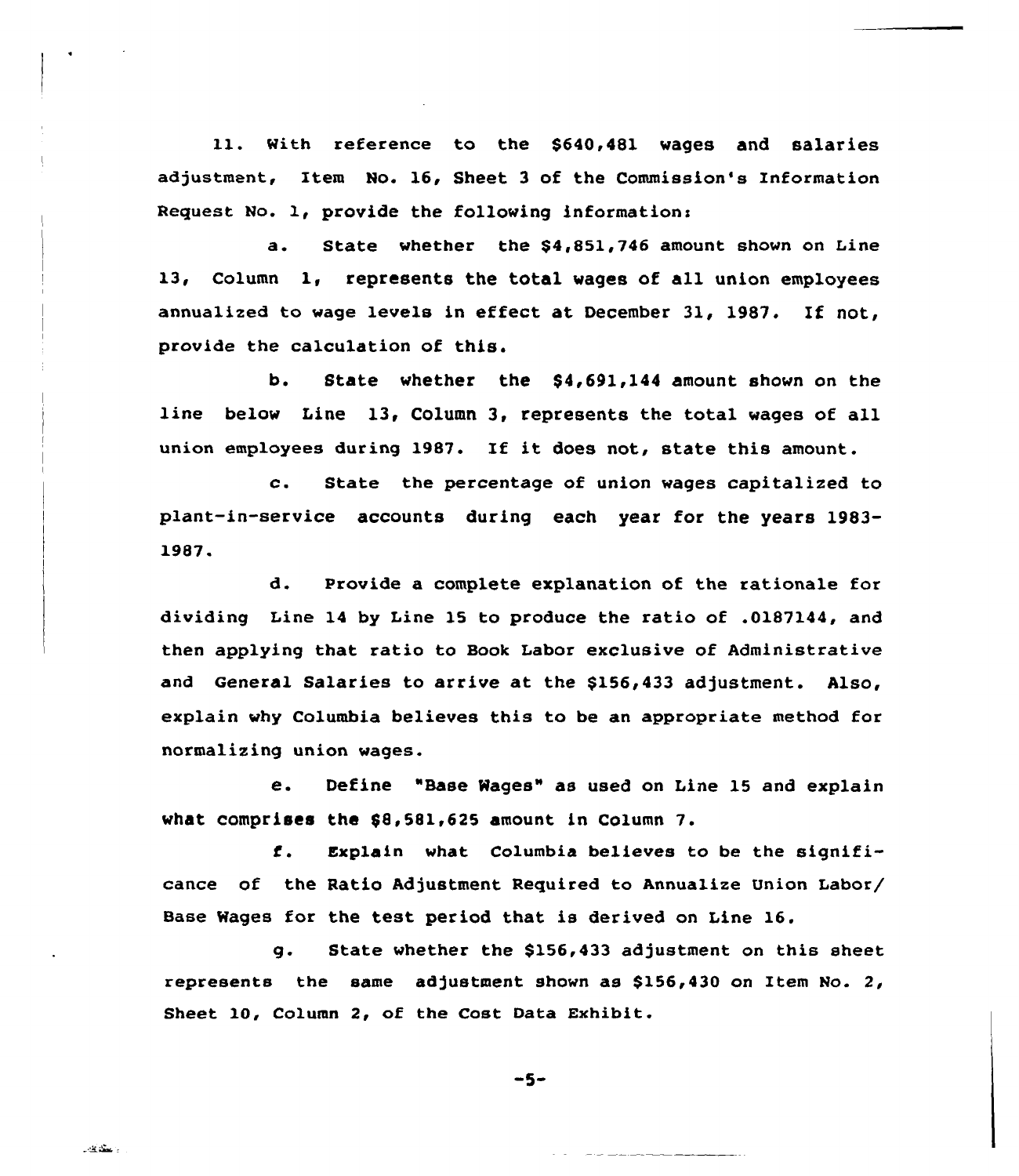12. With reference to Item No. 16, Sheet 1 of the Commission's Information Request No. 1, provide the following information:

a. State whether the \$3,902,506 amount shown on Line 13, Column 1, represents the total wages of all non-union employees annualized to wage levels in effect at December 31, 1987. If not, provide the calculation of this and also state what the amount listed does represent.

b. State whether the \$3,890,481 amount shown on the line below Line 13, Column 3, represents the total wages of all non-union employees during 1987. If not, provide the calculation of this and state what the amount listed does represent.

c. State the percentage af non-union wages capitalized to plant-in-service accounts during each year for the years 1983-1987.

d. Explain Columbia's rationale for using the method as depicted on this sheet for normalizing non-union wages.

e. State whether "progression and merit" wages increases apply to only non-union personnel. Also, define this term as used by Columbia and state the criteria for qualifying for these increases.

13. With reference to Item No. 16, Sheet 4 of the Commission's Information Request No. 1, provide the following information:

a. State and explain what the amounts listed in Column <sup>1</sup> represent. Also, state all subsidiaries of CQS whose wages and

 $-6-$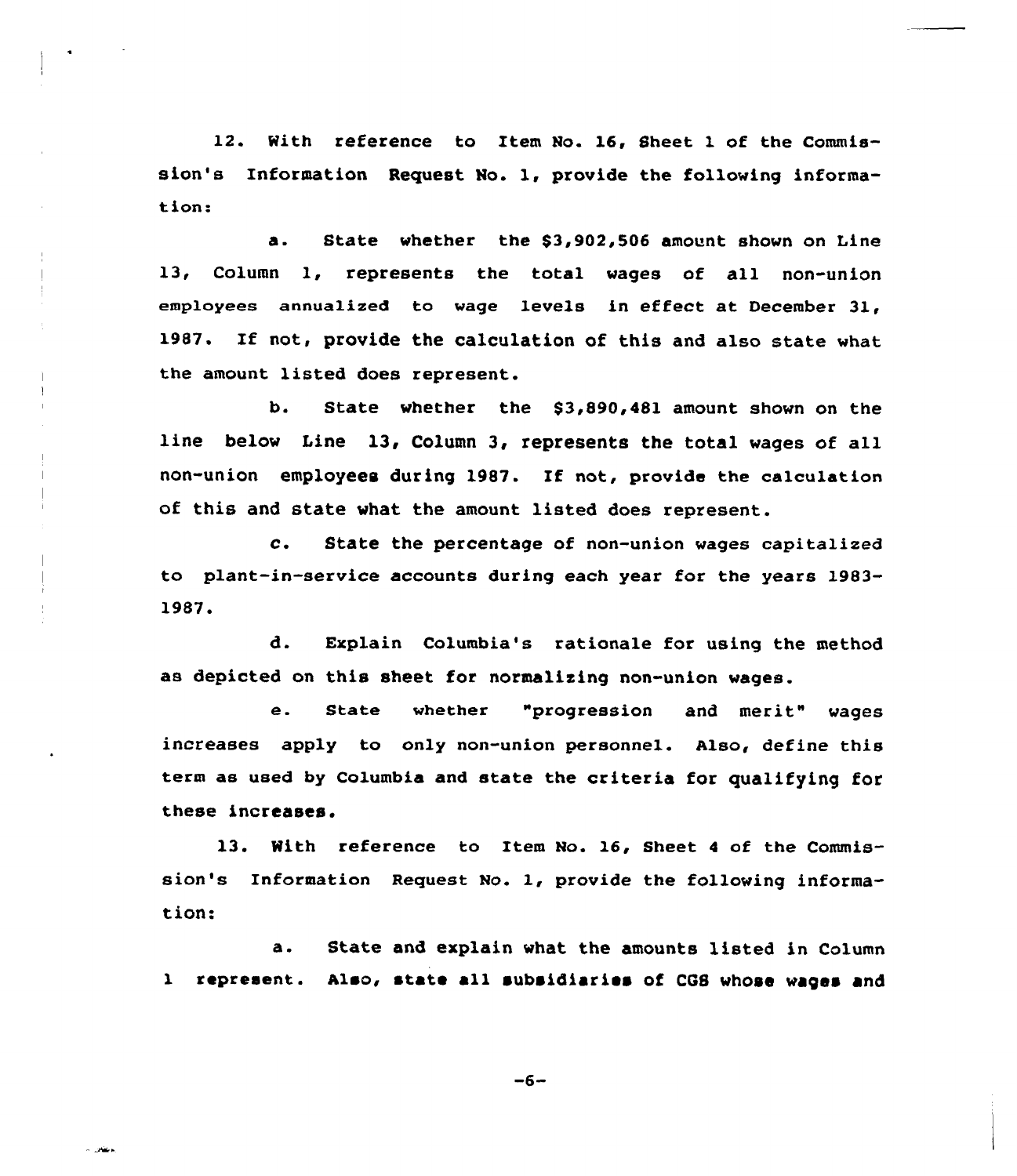salaries are included therein along with the amount applicable to each company.

b. Provide an explanation of how administrative and general salaries are allocated to Columbia and provide an analysis showing the calculation of the  $$1,229,860$  in test-year administrative and general salaries expense. Also, provide a narrative explaining the calculation.

c. State and explain what the note shown on Lines <sup>38</sup> and 39 means (include a non-abbreviated typed text of the note). Also, explain the impact that change had on the amounts shown on this sheet.

d. State whether the wages and salaries of any employees included on Sheet 4, Column 1, are also included on Sheets 1 and/or 3, Column 1, of Item No. 16.

e. State the percentage of administrative and general wages and salaries capitalised to plant-in-service accounts during the years 1983-1987.

14. With reference to Item No. 16, Sheet <sup>2</sup> of the Commission's Information Request No. 1, provide the following information:

a. Explain why this sheet is titled, "Development of Projected Labor for the Year 1987." State whether "1987" should be "1988

b. State whether the 88,527,121 amount shown on Line <sup>5</sup> is intended to be annualized labor expense at December 31, 1987, as it appears to be. If so, explain the rationale for multiplying

 $-7-$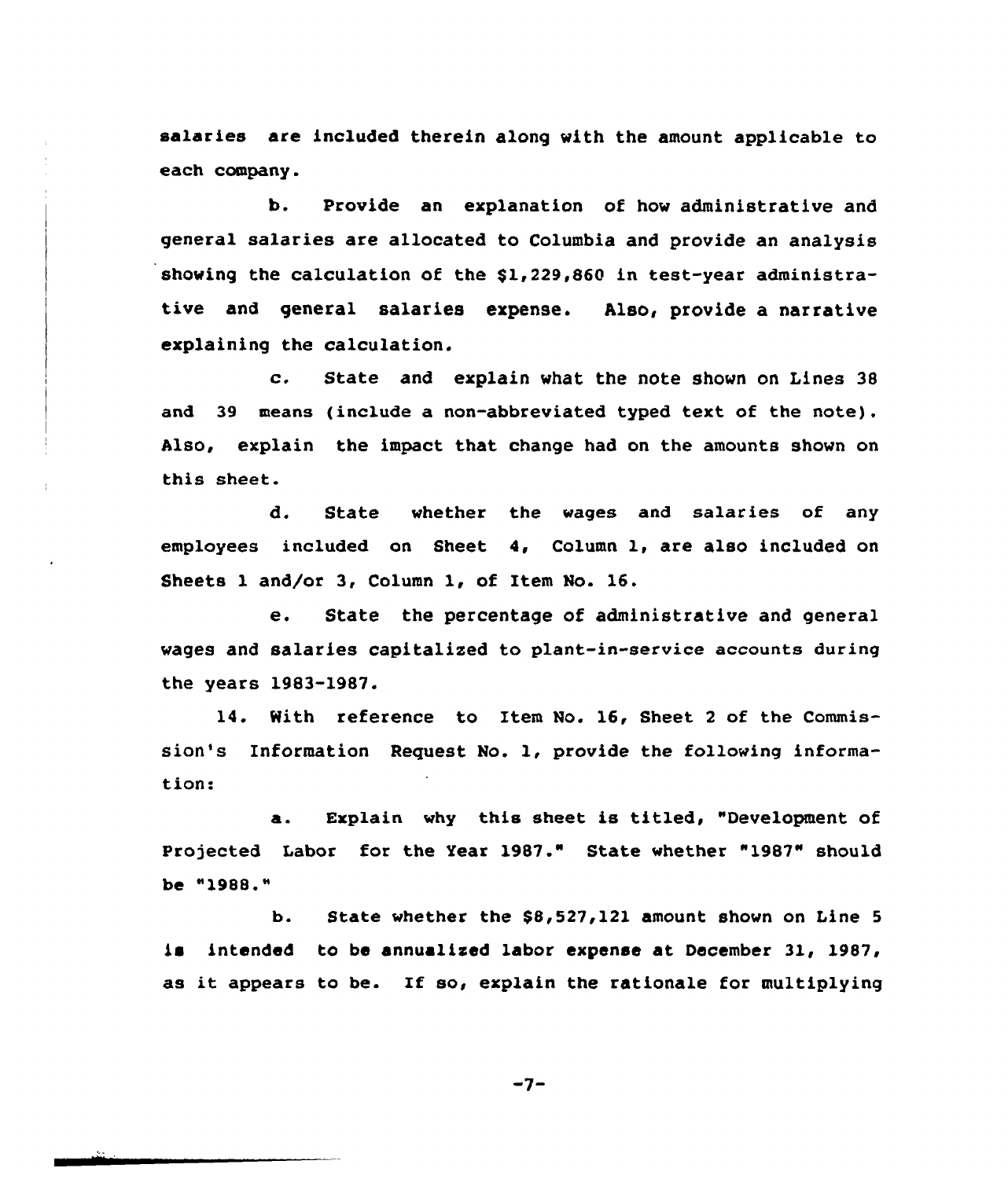that amount by 1.04 to arrive at "Projected Labor Beginning December 1987." Also, explain the significance of 1.04.

c. If the amount on Line <sup>5</sup> is not annualized labor expense at December 31, 1987, state what it is.

d. State and explain the basis for the 4 percent labor increase projected on Line 6.

e. Explain why Columbia believes it is appropriate to recognize wage adjustments occurring ll months beyond the end of the test year as this adjustment proposes.

columbia's response to Item No. 33 of the Commis $f$ . sion's Information Request No. 1 reflects that Columbia had an average of 311 employees during the test year. Assuming the same number during 1988, at the end of an ll-month period, the cumulative experience of Columbia's employees will have increased by 285 years (311 <sup>X</sup> ll/12). Explain how Columbia has recognized in its post-test year adjustment the efficiencies that will be achieved through a better trained work force.

15. a. State the overtime wages and salaries/base wages and salaries ratio for the years 1983-1987.

b. State the wages and salaries expensed/total wages and salaries ratio for the years 19&3-1987.

16. With reference to the \$15,548 customer installations adjustment, provide the following information:

a. Elaborate on the explanation for this adjustment.

b. state the total expenses charged and total revenues credited to Account No. 879 during the test year.

 $-8-$ 

المستقلعتين للمراد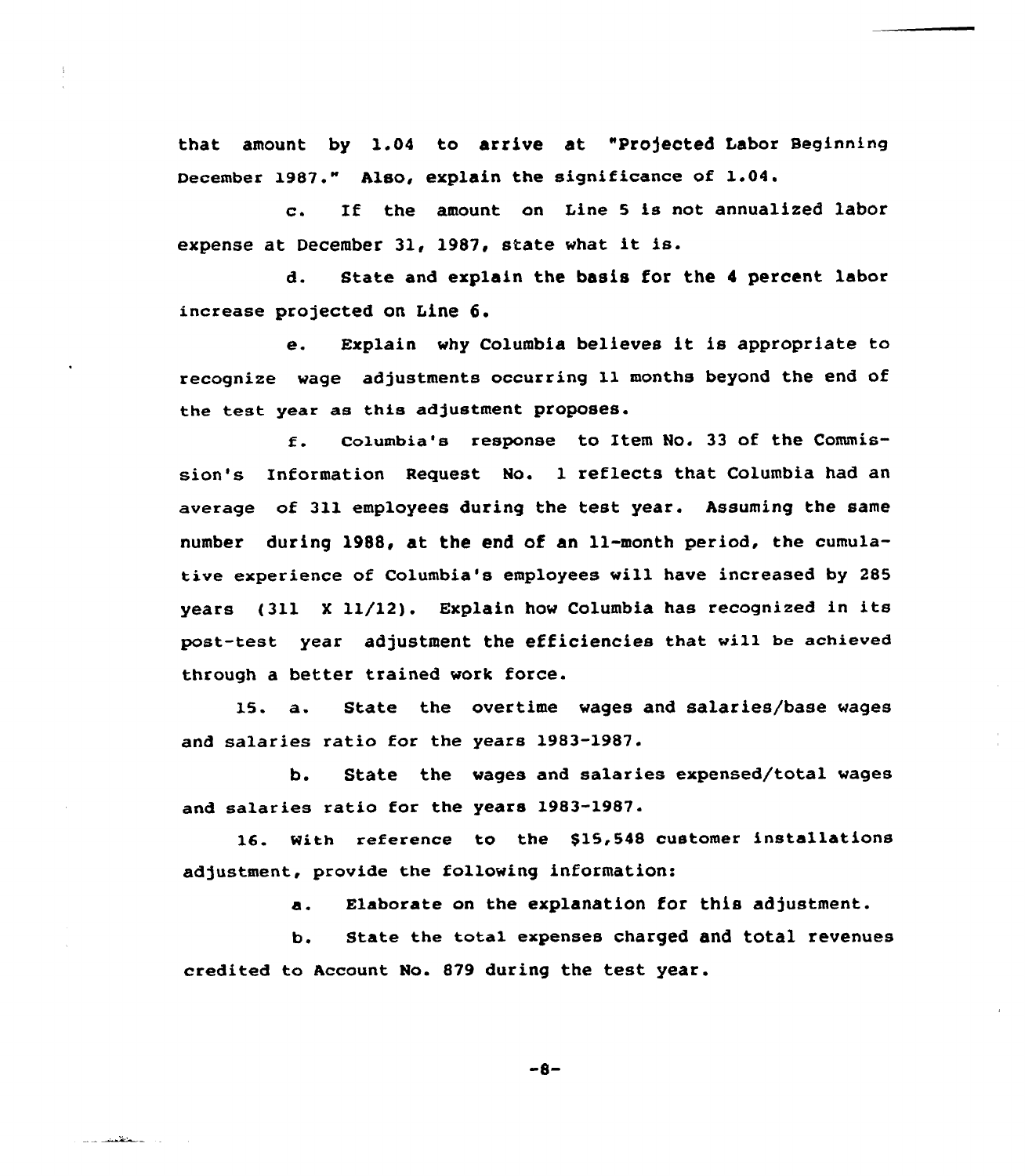17. Nith reference to the \$339,818 adjustment to increase uncollectible accounts expense, provide the following information:

a. Explain the circumstances that resulted in the level of reduction of net charge-offs during the test year relative to the <sup>4</sup> previous years.

b. Explain the circumstances that resulted in the level of reduction to Account No. <sup>904</sup> during the test year relative to the <sup>4</sup> previous years.

c. In the most recent case in which the Commission made a determination regarding Columbia's uncollectible accounts, Case No. 9003, An Adjustment of Rates of Columbia Gas of Kentucky, Inc., this expense was calculated by applying a "charge-off" ratio, equal to net charge-offs/gross billed revenues, to normalized revenues. State Columbia's position regarding using that method in this case. Also, state if and why Columbia believes its proposed, method to be preferable to the method used in Case No. 9003.

d. Provide copies of all court )udgments received by Columbia related to the Martin Gas Company and Johnson County Gas Company delinquent accounts.

18. With reference to the  $$2,476$  adjustment to reduce miscellaneous sales expense by \$2,476, provide the following information:

a. <sup>A</sup> more thorough explanation of the basis for this adjustment.

b. With reference to Item No. 16, Sheet 25, state whether all revenue and expense items listed are related to trans-

 $-9-$ 

للمتحدث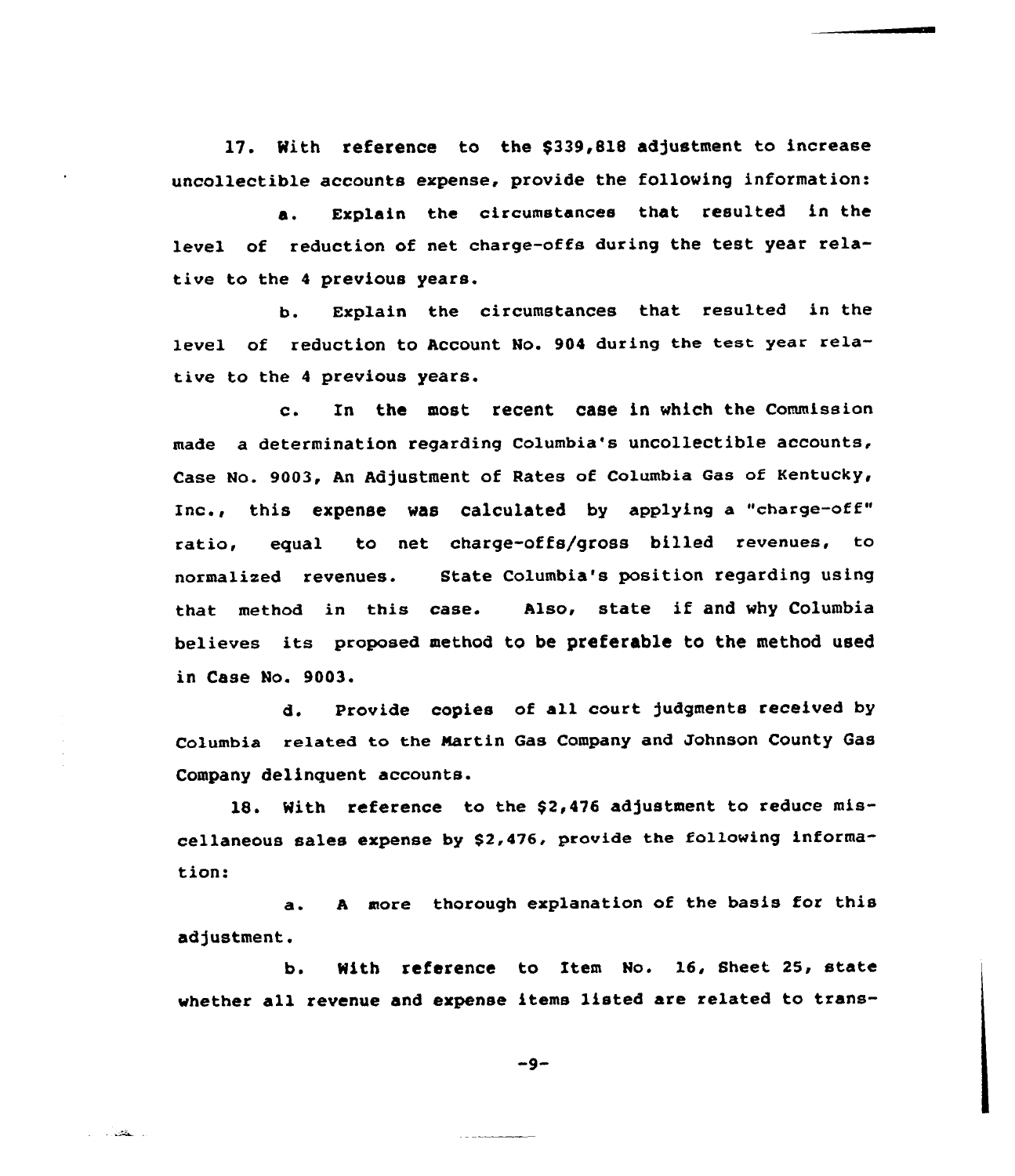actions with Columbia employees. If not, state the amounts that are.

19. With reference to Sheet 29 of Item No. 16 of the Commission's Information Request No. 1, which supports the proposed \$ 27,627 rate case expense adjustment, provide the following information:

a. State to whom the \$8,335 for management services will be paid and explain the services to be provided.

b. State to whom the \$7,857 for employee expenses and labor will be paid and explain the services that will be obtained for this expenditure.

c. State to whom the \$11,435 for legal services will be paid and explain the services to be provided.

d. Explain why the above services cannot be obtained from Columbia's internal rate staff.

e. State whether any compensation to the persons performing the above services is included in any other expense accounts in Columbia's proposed cost of service. If so, state the accounts and the amounts.

20. With reference to Sheet 28 of the response to Item No. 16 of the Commission's Information Request No. 1, which provides the support for the \$16,379 adjustment to increase injuries and damages expense, provide the following information:

a. Provide <sup>a</sup> list, along with a brief explanation of the circumstances involved, of each settlement in excess of \$1,000.

-10-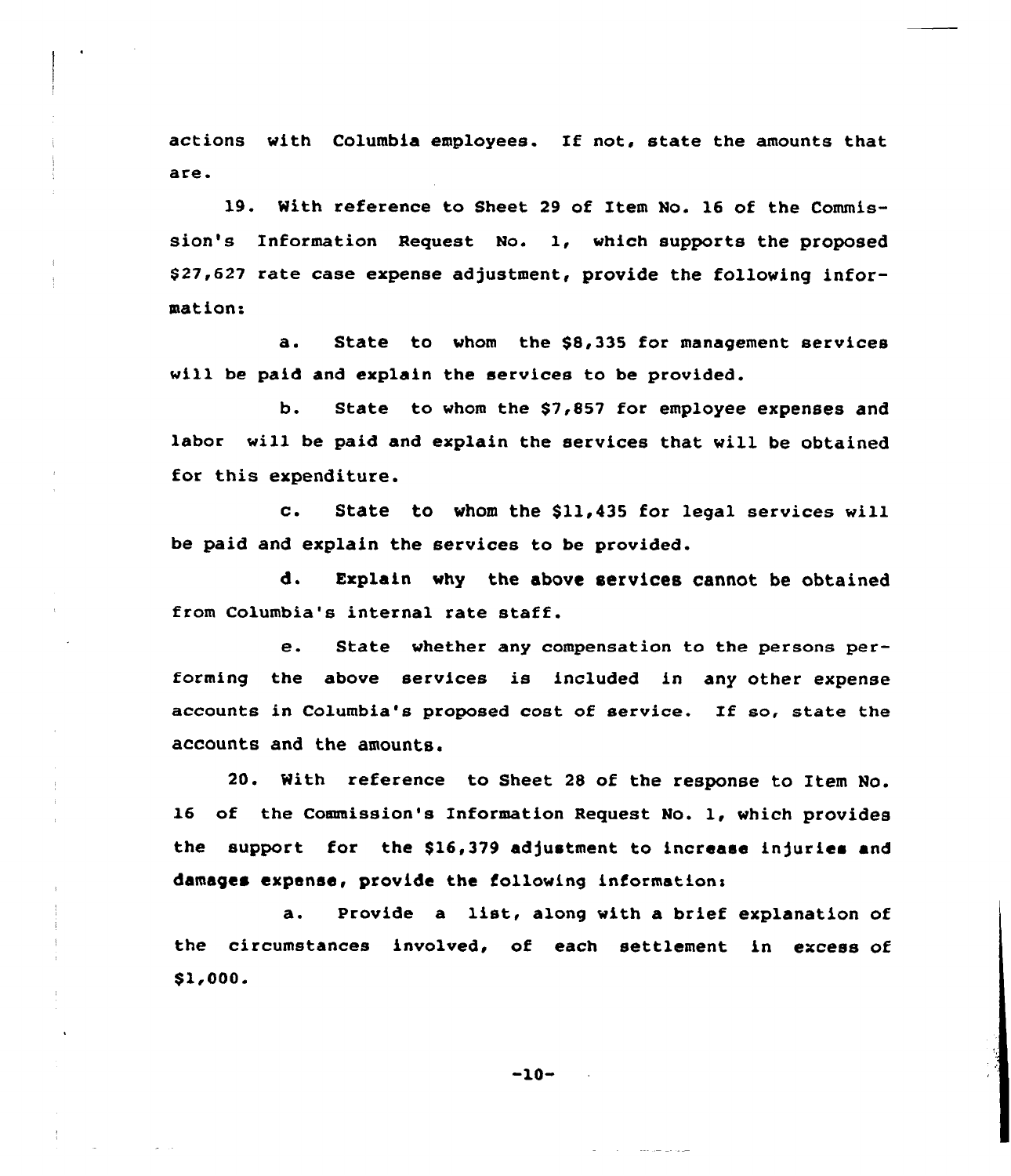b. State whether Columbia be1ieves any of the settlements identified in the aforementioned question are nonrecurring in nature. If so, state which.

21. With reference to the \$221,387 adjustment to recognize deferred expenses related to the DIS System, provide the following information:

a. Explain the function of the DIS System and its advantages over the CIS System.

b. Provide an itemized breakdown of the \$664,101 amount that is proposed to be amortized.

c. State the total cost of the new system.

d. State any amounts related to the CIS System that are included in test year expenses.

e. Nr. Dew states that the DIS System replaces the "outdated and inefficient" CIS System. Explain why Columbia has not proposed an adjustment to recognize the cost savings that will be derived from this more efficient information system.

f. State the expected useful life of the DIS System.

g. Explain why Columbia believes 3 years to be an appropriate amortization period for the DIS System.

22. With reference to Item No. 16 of the Commission's Information Request No. 1, provide the following information:

a. Provide the workpapers showing the calculations supporting the following adjustments.

|     | (1) Purchased Gas                | S<1.446.168> |
|-----|----------------------------------|--------------|
|     | (2) Cash Records and Collections | 249,508      |
| (3) | Customer Assistance              | 16,437       |

$$
-11-
$$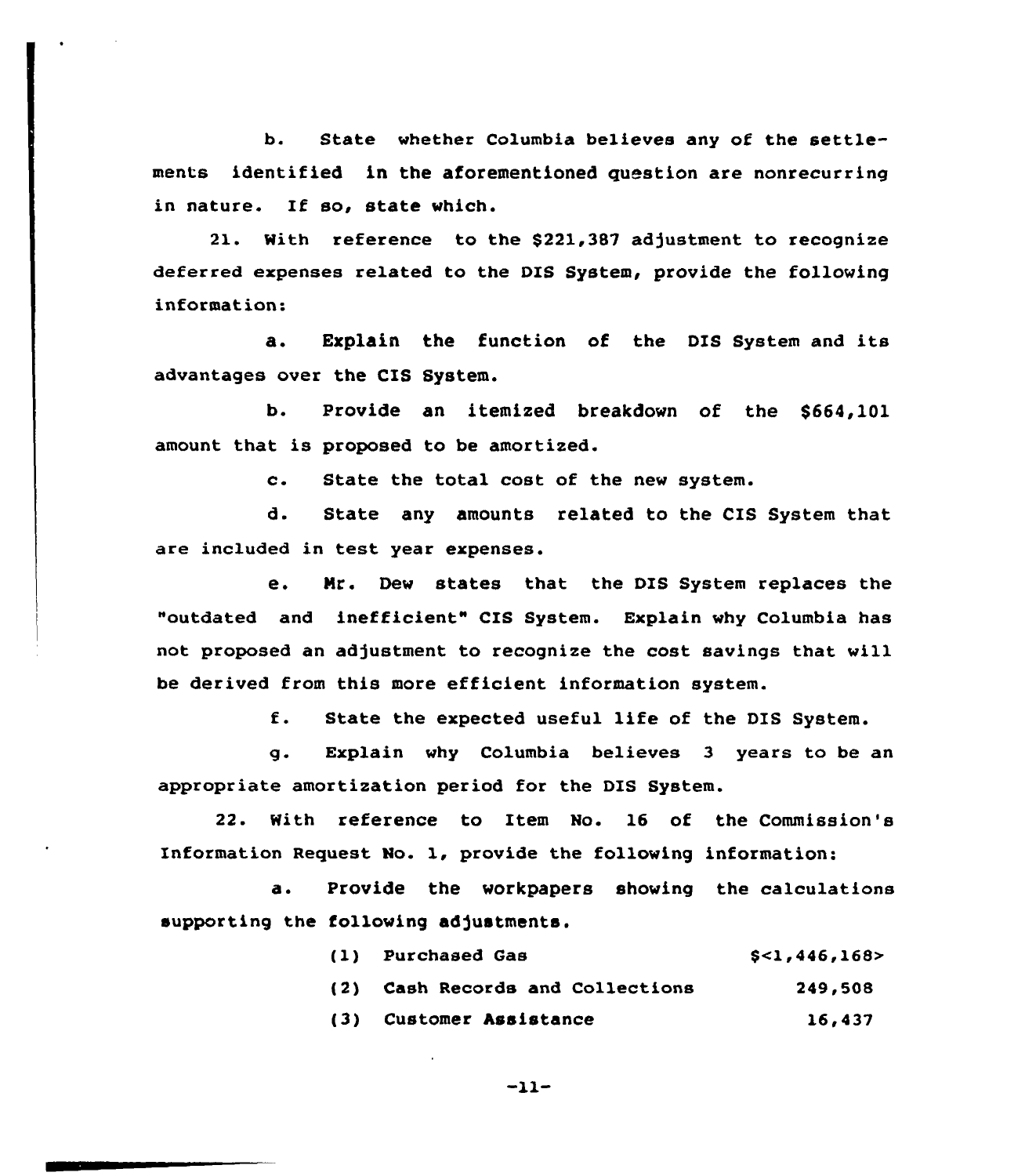(4) Advertisement Expense— Promotion/Institutions  $<$ 104,310>

(5) Employee Pension and Benefits 43,677

b. Respond to the portion of Item No. 16 requesting "a complete detailed narrative explanation of each adjustment including the reason why each adjustment is required."

c. Respond to the portion of Item No. <sup>16</sup> requesting that Columbia "explain in detail all components used in each calculation including the methodology employed and all assumptions applied in the derivation of each adjustment."

23. With reference to the proposed \$16,437 adjustment to customer assistance expenses, provide the following information:

a. Explain what the Residential Conservation Service Program is,

b. Explain why Columbia projects this program to increase from  $$2,313$  to  $$18,750$ , or 711 percent, from 1987 to 1988.

4.

c. Provide an itemixed breakdown of the \$18,750 program cost projected for 1988.

24. Kith reference to Columbia's proposed net investment rate base of \$70,005,256, provide the following information:

a. Explain why Columbia believes it is appropriate to include Gas Plant Held for Future Use as a rate base item.

b. With reference to Sheet 3, Exhibit 5, of the Cost Data Exhibit, explain and provide a reconciliation showing the difference between the \$34,724,483 accumulated depreciation amount

 $-12-$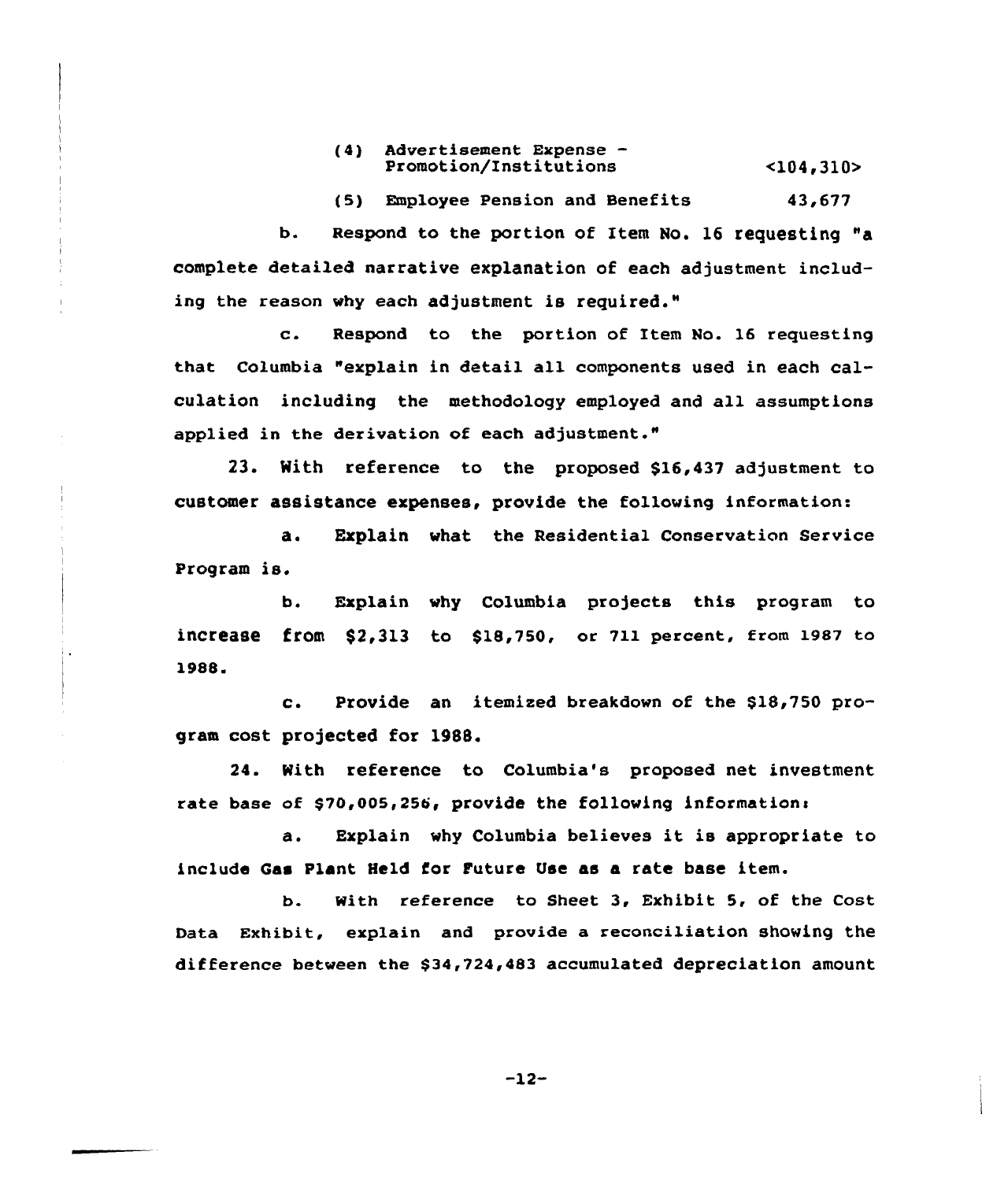shown on Line 13 and the \$34,645,048 amount shown on page 200, Line 18, of Columbia's 1987 FERC Form 2.

c. With reference to Sheet 3, Exhibit 5, of the Cost Data Exhibit, explain why Columbia believes the \$467,460 adjustment to decrease accumulated depreciation is appropriate.

d. With reference ta Item No. 5, Sheet 6, of the Cost Data Exhibit, explain what is meant by "Market Re-Entry" and the significance of January 1, 1987.

e. With reference to Sheet 7, Exhibit 5, of the Cost Data Exhibit, elaborate on Columbia's rationale for excluding the \$140,224 amount associated with a gain on required debt for ratemaking purposes.

f. With reference to Sheet 8, Exhibit 5, of the Cost Data Exhibit, provide an explanation for Columbia's rationale for excluding each line item identified as "inappropriate for ratemaking purposes."

g. With reference to Sheet 10, Exhibit 5, explain the rationale for the addition of the \$2,804 amount on Line 3. Also, state whether this represents the sum of Lines 2 and 7, Column 2, of Exhibit 2, Sheet 1. If it does not state what it does, represent and provide a copy of this calculation.

h. With reference to Sheet 13, Exhibit 5, provide the warkpapers supporting the \$79,527 adjustment to reflect nominated gas annualized at rates effective April 21, 1988. Also, provide a narrative explanation explaining these workpapers.

 $-13-$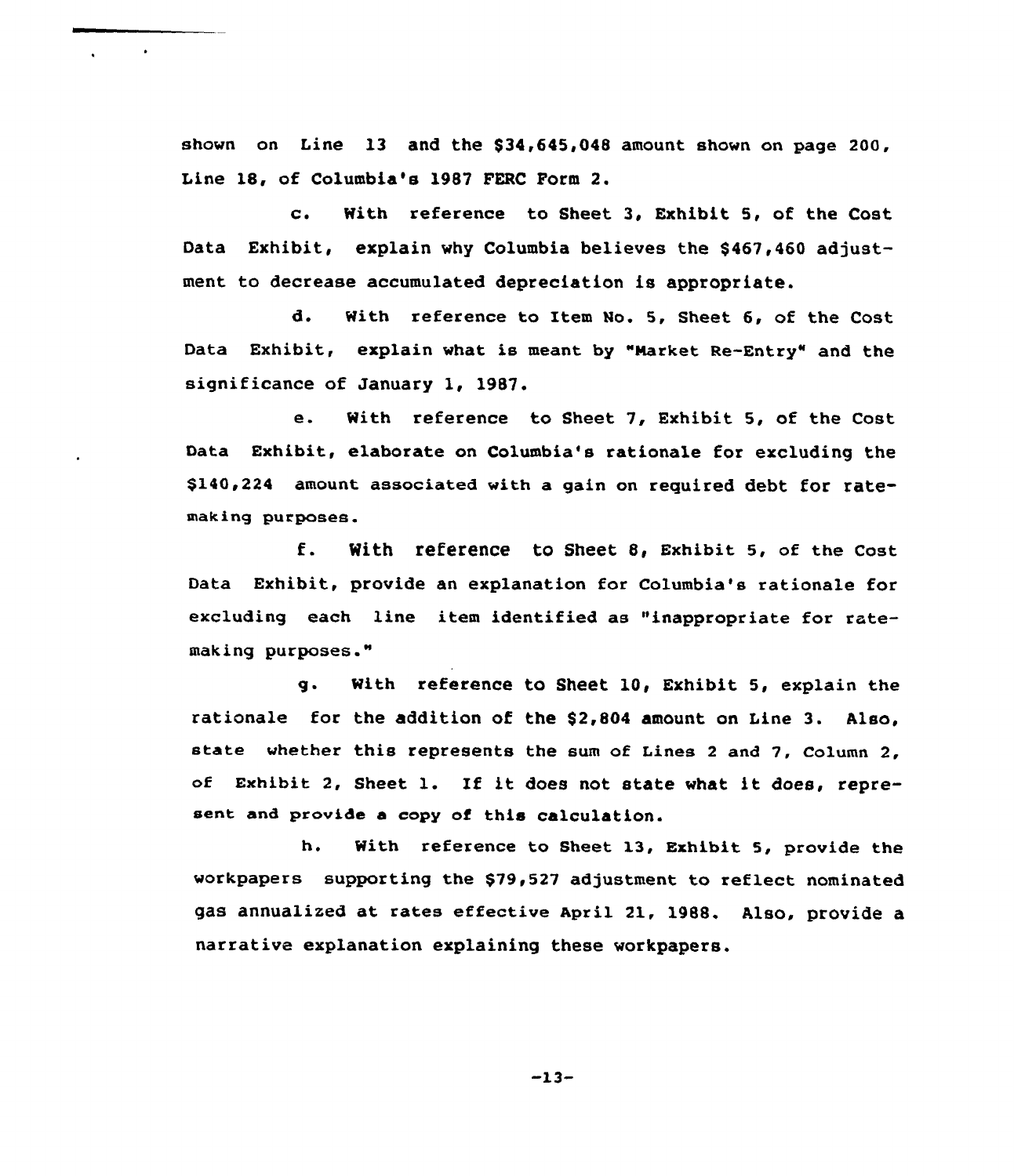25. With reference to Sheet 1, Exhibit 4, wherein the derivation of the \$79,150 adjustment to other taxes is shown, provide the following information:

Provide the supporting documentation that the 1988 a. level of property taxes vill increase by \$66,042.

b. On Sheet 2, Line 14, state and explain the items that comprise "Total Operation and Maintenance Labor."

c. Explain why Columbia believes it appropriate to apply the  $1.02$  percent ratio as shown on Line 5 to arrive at "taxable base in labor expense." Also, explain the significance of this ratio.

26. With reference to the response ta Item No. 9 af the Commission's Information Request No. 1, state and explain the circumstances which resulted in the level of change in the following account balances between December 31, 1986 and December 31, 1987.

|            | Account                                       | December 1986<br>Balance | December 1987<br>Balance |
|------------|-----------------------------------------------|--------------------------|--------------------------|
| 234        | A/P to Association Co.                        | \$17,203,349             | \$28,691,881             |
| 236<br>242 | <b>Taxes Accrued</b><br>Miscellaneous Current | 360,228                  | 4,619,775                |
|            | Liabilities                                   | 2,409,959                | 5,901,777                |
|            |                                               |                          |                          |

27. With reference to the response to Item No. l0 of the Commission's Information Request No. 1, provide the following information:

a. Provide <sup>a</sup> stand-alone list of all accounts covering the 12 months of the test year applicable to more than one furisdiction ar utility operation.

-14-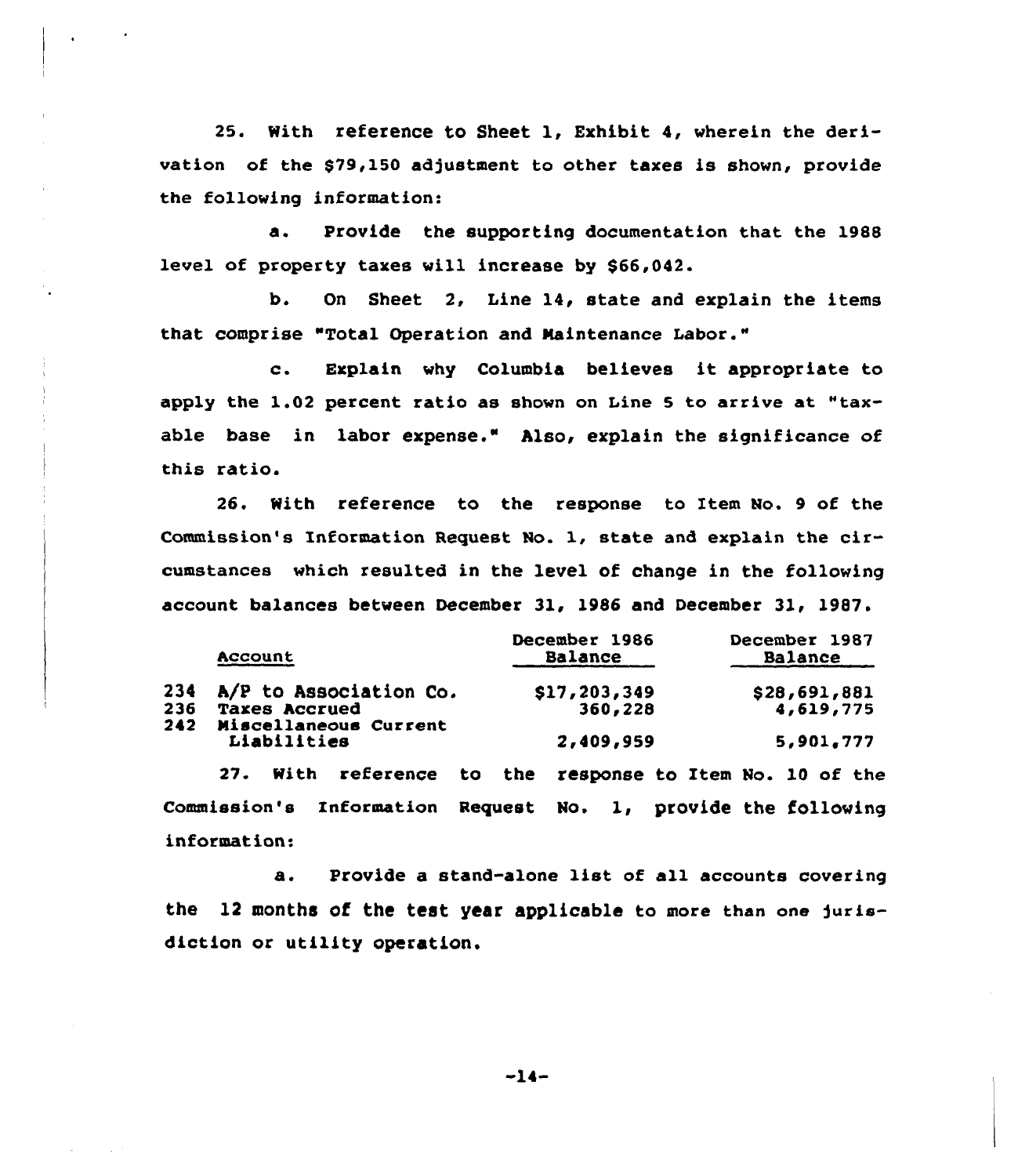b. FOr each aCCOunt listed in (a) above, state the basis/bases for any amounts that were allocated and reference the applicable basis/bases provided in response to Item No. 10.

28. With reference to the response to Item No. 10 of the Commission's Information Request No. 1, state and explain the circumstances that reaulted in the leVel Of Change OCCurring during the test year relative to the previous year(s) for the following accounts.

> a ~ Account No. <sup>742</sup> - Production Equipment.

b. Engineering. Account No. 870 — Operation Supervision and

> $c<sub>1</sub>$ Account No. 874 - Mains and Services Expenses.

d. Account No. 887 - Maintenance of Mains.

e. Regulators. Account No. 893 - Maintenance of Meters and House

> $f$ . Account No. 904 - Uncollectible Accounts.

Account No. 907 - Supervision.  $\ddot{\mathbf{q}}$ .

h. Account No. 909 - Information and Instructional.

i. Account No. 916 - Miscellaneous Sales Expense.

j. Account No. 921 - Office Supplies and Expense.

k. Account No. 923 - Outside Services Employed.

 $\mathbf{1}$ . Account No. 925 — Injuries and Damages.

Account No. <sup>930</sup> - General Advertising Expense. m.

n. Account No. 930.2 - Miscellaneous General Expense.

29. Nith reference to the response to Item No. 23 of the Commission's Information Request No. 1, explain the circumstances

 $-15-$ 

 $\sim 100$  km s  $^{-1}$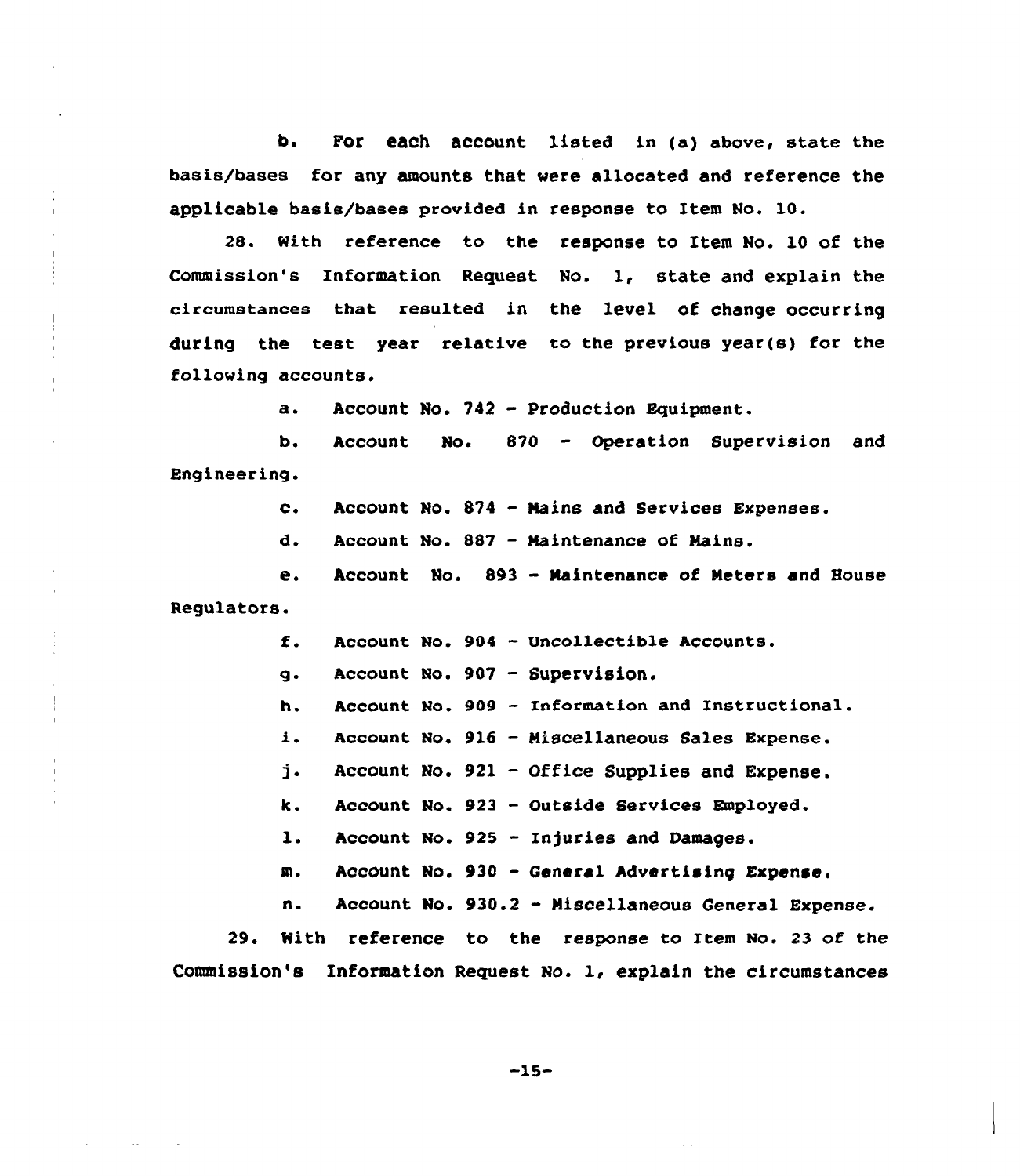that have resulted in the Average Gas Plant in Service per Hcf Sold Ratio increasing by 29 percent from 1983-1987.

30. With reference to the response to Item No. 39 of the Commission's Information Request No. 1 and the note "since the salaries shown consist of direct and allocated charges, percentage annual increases would be meaningless; therefore, they are not shown," provide the percentage annual increases so that there meaningfulness may be evaluated.

31. With reference to Columbia's 1987 Annual Report, page 208, explain the facts and circumstances that resulted in the level of increase in Account No. 376 that occurred during the test year.

32. With reference to the response to Item No. 16 of the Commission's Information Request No. 1, "Cost Data Exhibit 6, Sheets 1-33, provide the following information:

a. Provide a narrative explanation of each page of the support data.

b. Reference and index each calculation contained in the support data back to the page and line number of Exhibit 6 the calculation supports. Also explain each calculation.

c. For any amounts contained in Exhibit <sup>6</sup> that remain unsupported, unexplained, unreferenced, and unindexed upon the creation of the response to Items (a) and (b) above, provide the support and explanations for those amounts and clearly reference and index the response to Exhibit No. 6.

33. In Case No. 9003, the Commission reduced the 12-month average balance of prepaid nominated gas by \$2,399,482 for the

-16-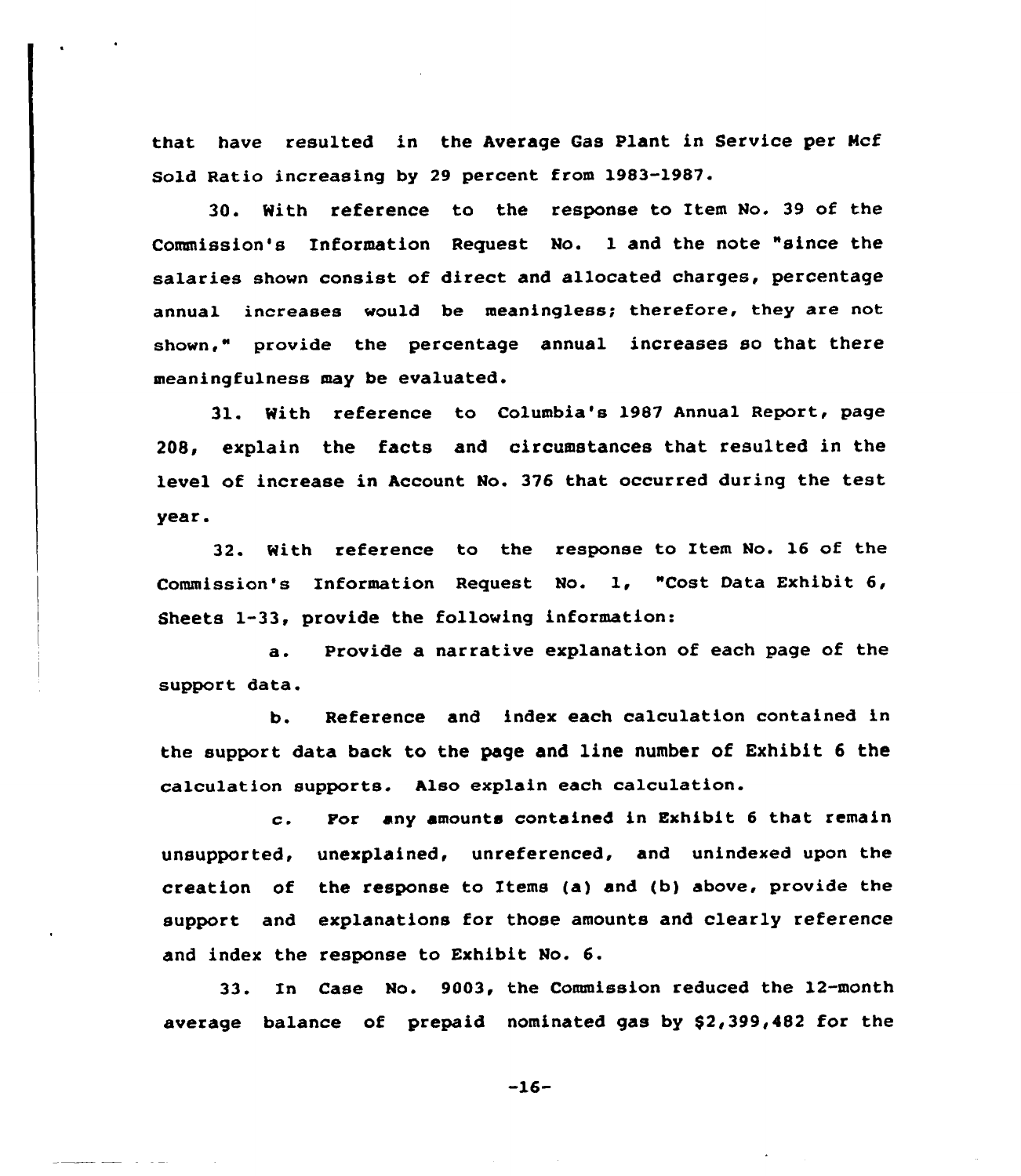amounts unidentifiable in cost-free accounts payable. Provide a calculation of the average 1987 balance of prepaid nominated gas in the same format shown on Exhibit 5, Sheet 15 that excludes amounts associated with Cost Free Accounts Payable.

34. Provide a breakdown of Account No. 234-1. The breakdown should include the purpose for incurring the liability, the dollar amount of the liability, and the interest rate of the liability. If the liability bears an interest rate, provide a copy of the sales agreement or other documentation which stipulates the interest rate.

35. With reference to Account No. 165-5, Prepaid Nominated Gas Purchases, provide the following information:

a. Explain why these purchases are necessary.

b. Provide a complete explanation of all Columbia's policies related to prepaid nominated gas purchases.

c. Explain all benefits received by Columbia as <sup>a</sup> result of its prepaid gas transactions.

d. Explain all benefits received by Columbia's corporate parent as a result of these transactions.

e. Explain all benefits received by Columbia's ratepayers related to these transactions.

f. Explain all disadvantages to the parties identified in (c) through (d) above as a result of Columbia's prepaid nominated gas transactions.

g. Provide copies of all correspondence between Columbia and its corporate parent related to prepaid nominated gas transactions for the period January 1, 1985 to present.

 $-17-$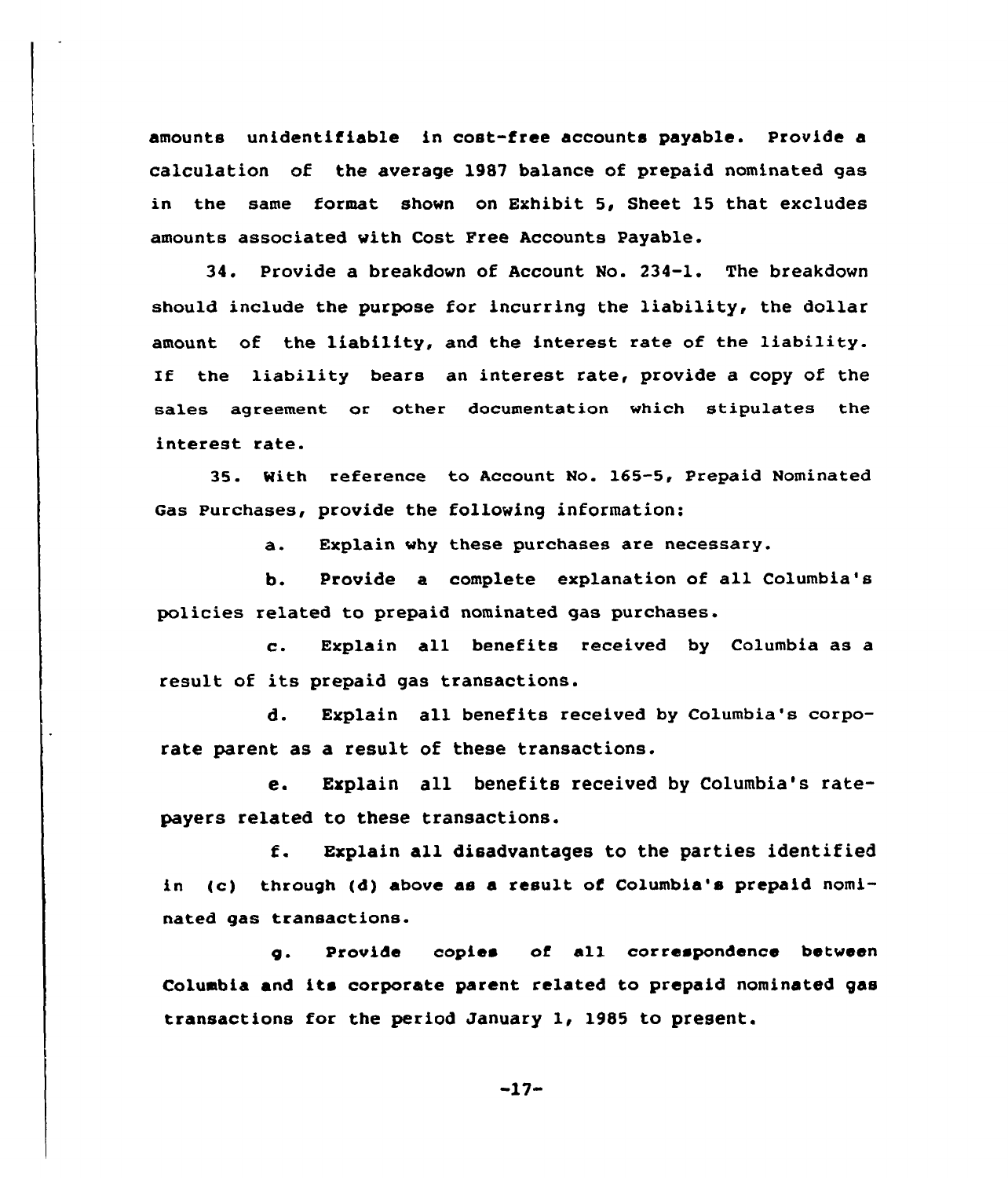h. Provide all test-year journal entries related to prepaid nominated gas. Also, provide a complete explanation of each entry.

36. With reference to the Theodore Barry and Associates 1986 Nanagement Audit of Columbia, provide the following information:

a. Provide <sup>a</sup> schedule itemizing the expenses included in the test year associated with the implementation of each recommendation.

b. Provide a schedule itemizing the savings and benefits realised during the test year relating to the implementation of each recommendation.

c. Provide <sup>a</sup> schedule itemizing the savings and benefits realized and expected to be realized in 1988 relating to the implementation of each recommendation.

d. Provide a schedule itemizing the savings and benefits pro)ected to be realised subsequent to <sup>1988</sup> relating to the implementation of each recommendation.

e. Provide a timetable for the implementation of the recommendations noted in {c) and (d) above.

f. Discuss the costs and benefits associated with any systems implemented or other changes made during the test year as a result of the recommendations of the Management Audit.

g. Explain why Columbia has not made any adjustments re1ated to the savings and benefits to be achieved upon implementation of the recommendations contained in the Management Audit.

 $-18-$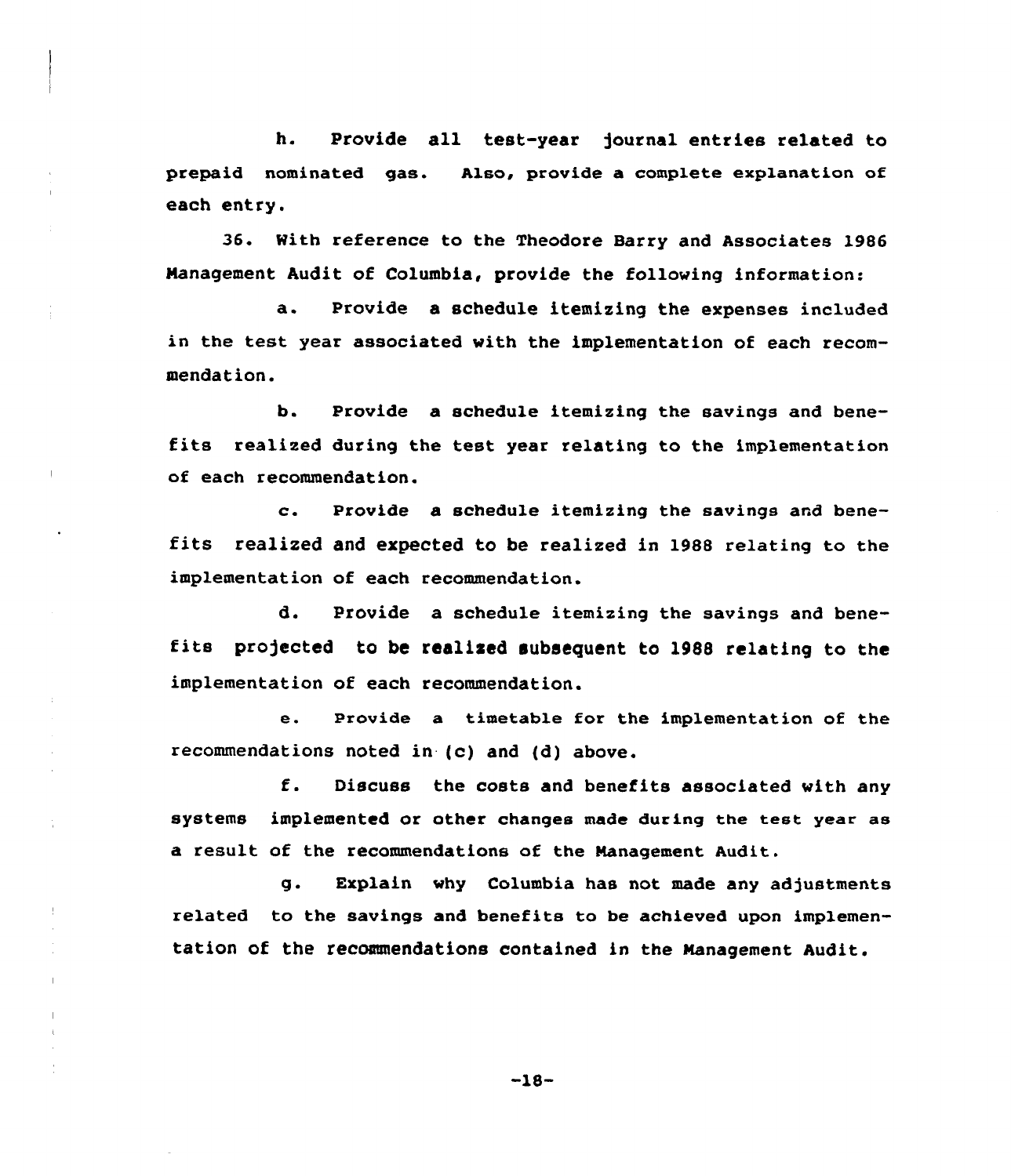37. Burchett testimony, pages 3-5, describes the proposed change in GS Transportation Rates. Provide the following information as support for this testimony:

a. <sup>A</sup> detailed explanation of why Columbia intends to eventually eliminate the interruptible part of the GS Transportation Rate.

b. Why was the two-part GS Transportation Rate intended to be an interim measure?

c. How was the proposed transitional rate of \$.80 per Ncf derived (provide necessary workpapers)?

d. Other than the projected savings (paying \$.4832 per Mcf for transportation versus \$.80 per Mcf), is there any other reason for Columbia's proposal to transfer the eight qualified customers to either the FI or IS rate schedules?

38. Per Exhibit 8, Schedule 1, of Columbia's cost data filed Nay 5, 198& delivery service flex rates at currently effective rates ranged from \$.10 to \$.15 to \$.29 per Mcf. Provide the following information concerning flex rates and test-year actual flex rate revenues:

a. At what date were the flex rates of \$.10, \$.15 and \$ .29 per Ncf shown on Exhibit 8, Schedule 1, Sheet <sup>4</sup> of 4, Columbia's current effective flex rates?

b. Per Columbia's 1987 FERC Form No. 2, transportation revenues for the test year were \$1,944,604 derived from serving Ashland Oil and 45 other customers. For each customer which received gas at DS flex rates provide the actual test year Mcf's

-19-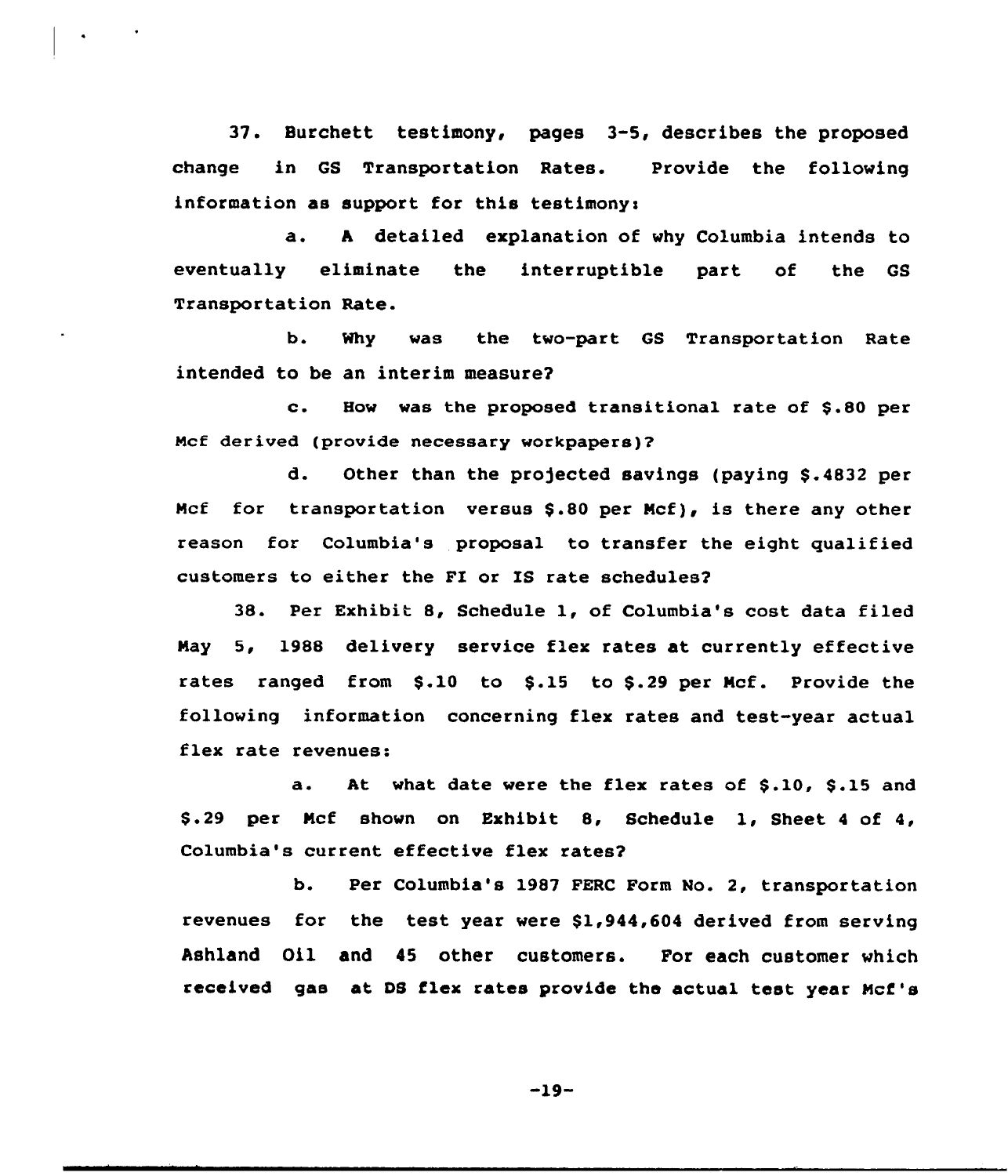received, applicable flex rate for each month of the test year and the total revenue derived from flex rate sales.

c. Describe Columbia's corporate policy regarding the management of its flex rate sales and describe, in Columbia's opinion, the types of regulatory policies or incentives the Commission could employ to assist in this management.

39. Burchett testimony, pages 6-7, describes the proposed changes in billing and collection for Columbia's IUS customers. Provide the following information regarding the proposed tariff changes as set forth in Columbia's Notice, Exhibit 4:

a. %hat is the criteria for selecting 10 days as the notice period for possible termination2

b. Explain the rationale for shortening, from 30 days to 10 days, the time limit for the furnishing of a surety bond by buyer when part of a bill is in dispute.

40. Provide the following information concerning proposed tariff changes set out in Columbia's Notice, Exhibit 4s

a. Explain, for Rate schedule Ds, the proposed requirement to limit the flex provision to those customers with normal annual volume requirements of 25,000 Mcf or more.

b. Explain, for Rate Schedule GS, Standby Delivery Service, the proposed restrictions in the availability of interruptible service.

c. Explain, for Rate Schedules FI and IS, the proposed requirement to limit the schedules to customers with normal annual volume requirements of 25,000 Ncf or more.

-20-

التحالف الفيزان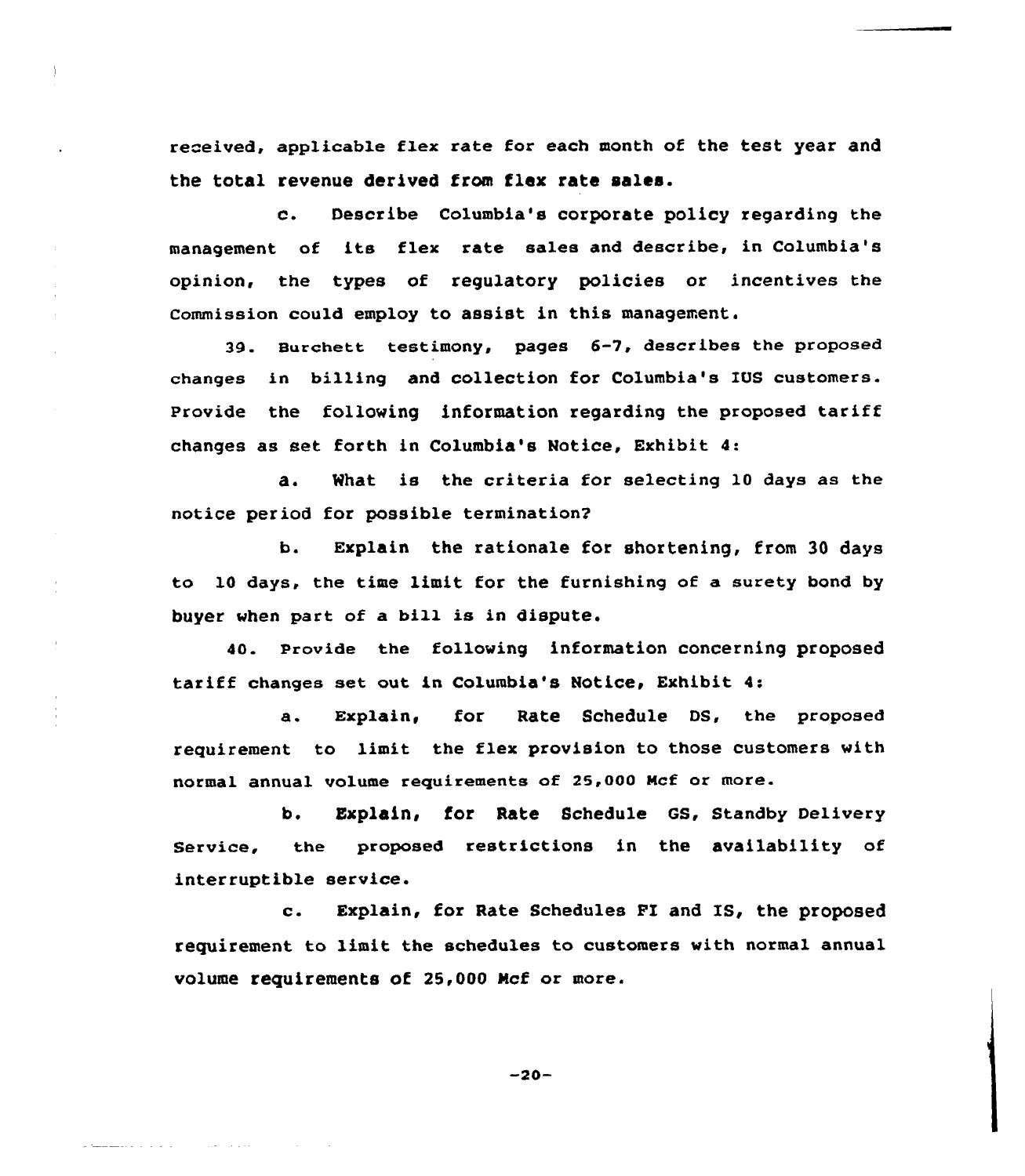d. Explain, for Rate Schedule APDS, the proposed requirement to limit the schedule to customers having normal annual usage of not less than 6,000 Ncf.

41. Columbia's Notice, Exhibit 10, summarizes the adjustments to Columbia's test year Ncf sales volume. Item 16 in Volume II of Columbia's response to the Commission's Order of April ll, 1988, in the 8-page section headed "Blocking of Volumes by Rate Schedule and Class" workpapers are provided with some supporting data for Exhibit 10. Provide the following information related to test year sales volumes, both actual and adjusted:

a. In Exhibit 10, Column 1, does the number of bills adjusted reflect the rate schedule transfers summarized in columns 3 and 7 of that exhibit? (If not, explain what adjustments were made to bills.)

b. Exhibit 10, Column 3, summarizes the annualization of test year transfers between rate schedules (from GS to FI). Sheets <sup>5</sup> and 6 in the workpapers provides the detail for these transfers. Is it correct that <sup>a</sup> total of seven customers - two industrial and five commercial  $-$  were involved in these transfers?

 $c_{\bullet}$ Per Exhibit 10, Sheet 2, Column 2, the FI Schedule shows the actual test year, per books amount of 108,240 for the firm Ncf volumes from the customer service agreements for all FI customers. Why does Column 3 show no adjustment for firm Ncf volumes for these transfers which occurred (per the worksheets) during the last <sup>3</sup> months of the test year?

 $-21-$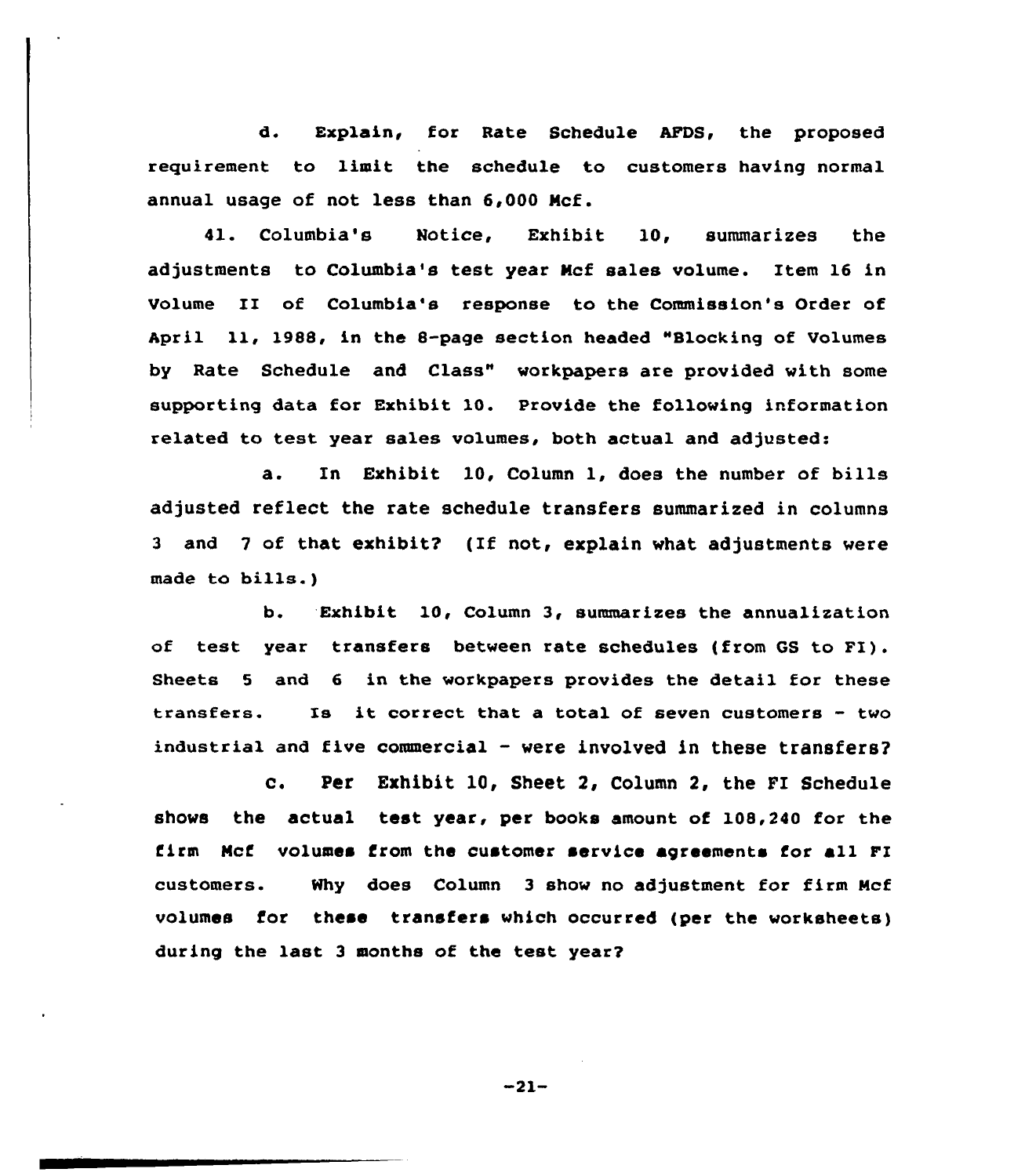d. Provide the amounts, with supporting workpapers, for the adjustments to firm Ncf volumes that should be reflected in Exhibit 10, Sheet 2, Column 3.

e. Exhibit 10, Column 5, summarizes the Ncf increase due to weather normalization. Sheet 1 of 8 in the workpapers shows the numbers that were added to arrive at the weather-related Ncf amounts shown on Exhibit 10. Provide the detailed workpapers supporting the weather normalization adjustment showing normal degree days, test year degree days, the calculation and determination of the 612,724 increase in Ncf sales resulting from weather normalization and any other support for the weather normalization adjustment.

f. Exhibit 10, Column 7, summarizes the proposed rate schedule transfers of customers which could economically switch to another rate schedule if the proposed rates, specifically the GS interruptible transportation rate, were approved. Sheets 7 and 8 in the workpapers provide the detail for the proposed transfers. How many of the 11 customers shown on sheets <sup>7</sup> and 8, based on their 1987 consumptions, could switch economically based solely on the differences between current GS rates and current FI and IS rates? (Identify the customers by account number.)

g. Explain why customers which could already achieve a savings by switching rate schedules would be switched only if the proposed rates are approved2

h. why wou1d the 3 customers (account numbers 4176, 2200 and 4190) which had no 08 consumption during the test year

-22-

 $\alpha$  sund as  $\beta = \beta + \beta + \beta$  .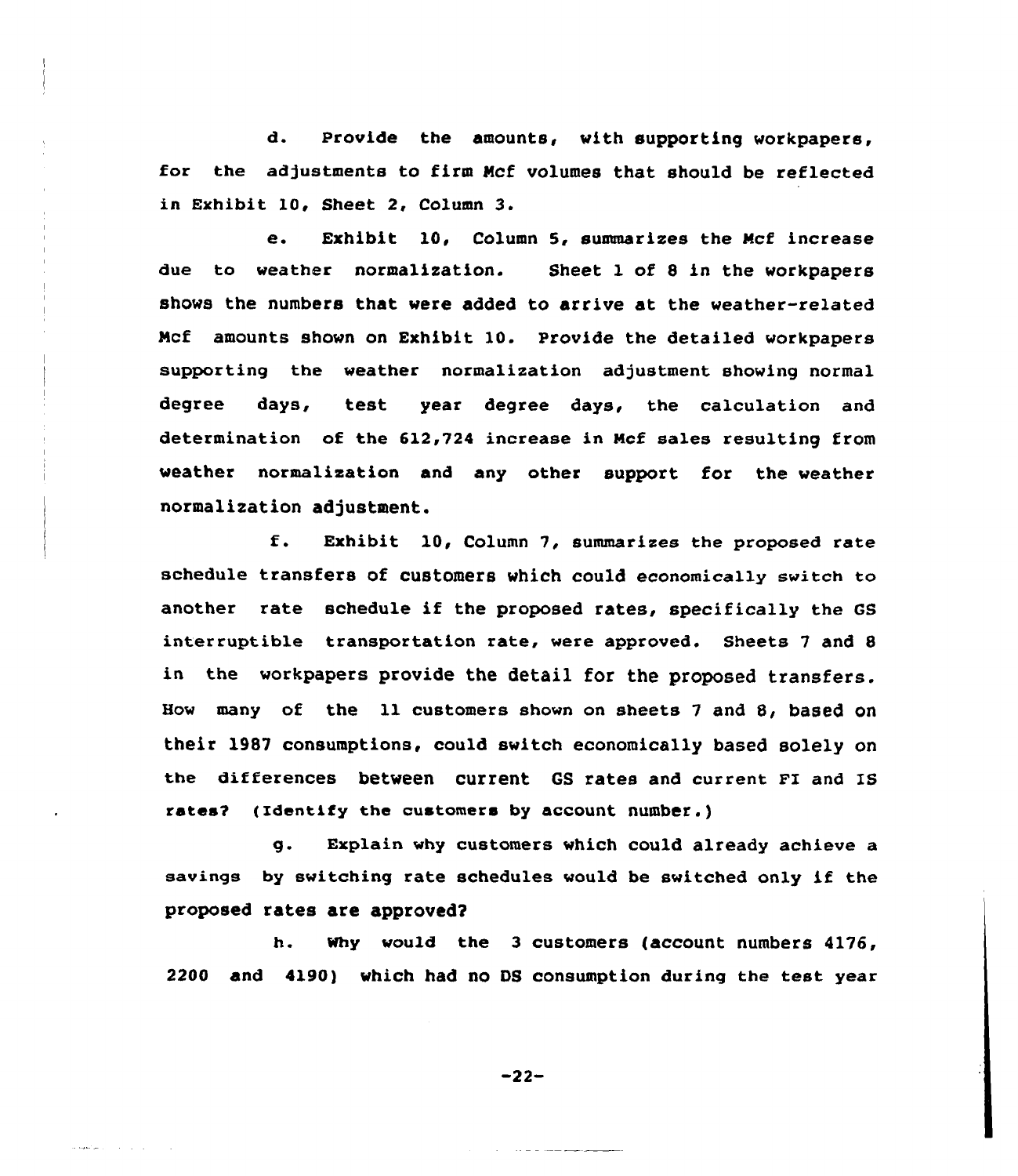only switch schedules if the proposed rates, specifically the GS interruptible transportation rate, were approved?

42. In Columbia's cost data, Exhibit 2, Sheet 7, in the explanation for adjustment no. 2, Gas Purchased Expense, it states "Gas Purchased Expense has been adjusted to reflect projected purchases for the 12 months ended December 31, 1987, priced at supplier rates in effect on April 18, 1988." Item <sup>16</sup> in Volume II of Columbia's response to the Commission's Order of April ll, 1988, the 6-page section headed "Semi-annual gas cost adjustment clause" provides the workpaper calculations for the normalized cost of gas. Provide the following information related to test year gas purchases and expense, including actual and normalized purchases:

a. Per Columbia's 1987 FERC Form No. 2, test year gas purchases were 17,944,811 Mcf. Per the worksheets, sheets 3-5, total adjusted purchases {12>492,064 — Columbia Transmission,  $6,258,880$  - Other Sources and  $123,728$  - Citizens Energy) are 18,854,672 Mcf, an increase of 909,861 Mcf over test year purchases. The only worksheet explanation is for Columbia Transmission's increase, from ll,S04,479 to 12,472,064 for weather normalization. Provide detailed explanations, with supporting workpapers, for a total increase in purchase of 909,861 Mcf when the only Mcf sales adjustment is an increase of  $612,724$  Mcf for weather normalization.

b. Provide the calculations, with explanations, of the adjustment to increase purchases from Columbia Transmission by 667,585 Ncf (12,472,064 — 11,804,479} for weather normalization

 $-23-$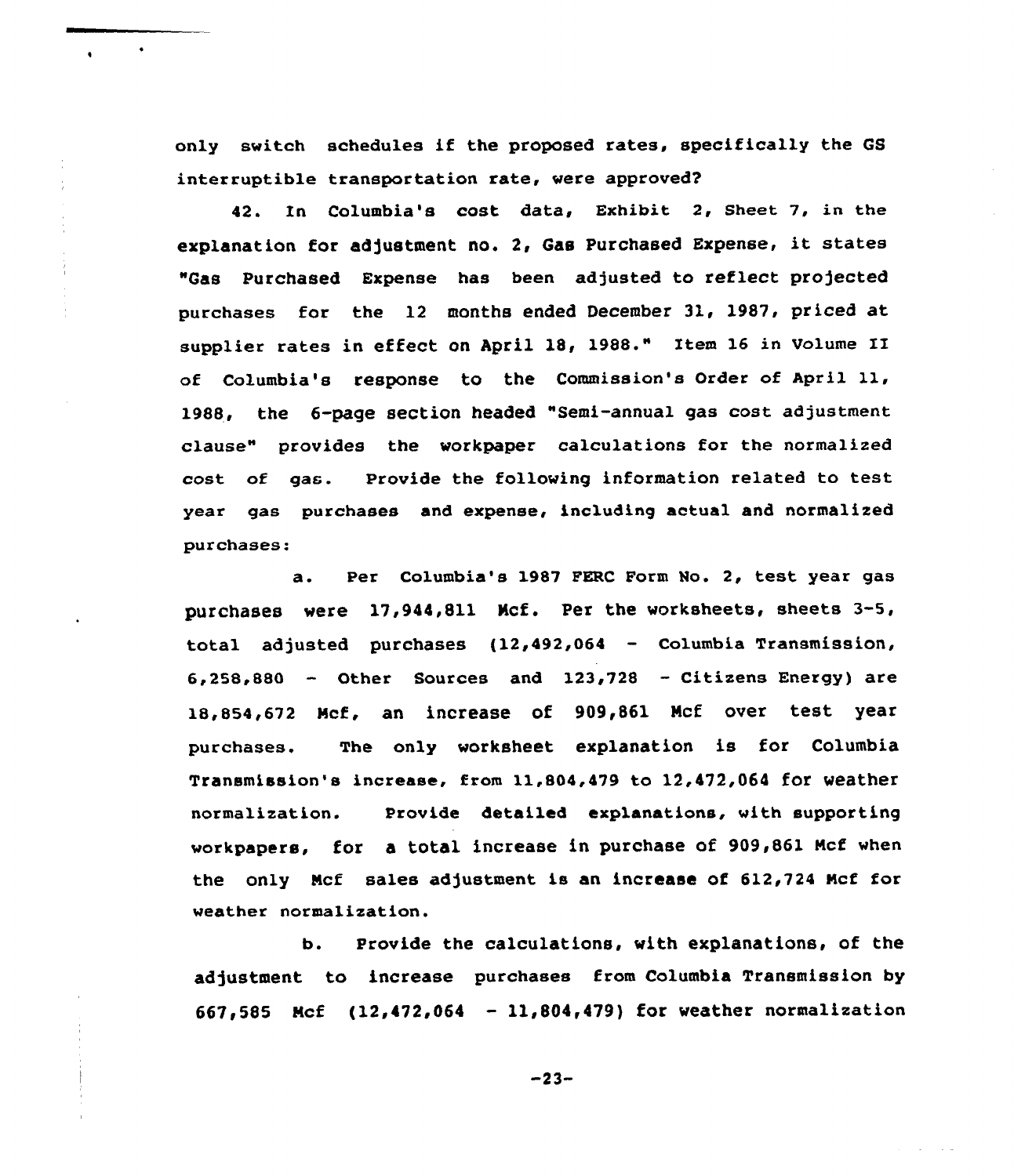which reflects an incremental line loss of 8.2 percent on the 612,724 Ncf increase in sales for weather normalization.

e. Purchases from other sources, per the workpapers Sheet No. 4, are annualized at 6,258,880 Ncf. This represents an increase of 194,705 over the test year purchases of 6,064,195 Mcf as reported in the 1987 FERC Form No. 2. Provide a full explanation with supporting workpapers for how this adjustment was derived.

d. Sheet <sup>2</sup> of the workpapers provides the demand cost to be recovered from Rate Schedule FI customers. Line 14 includes annual daily firm volumes of 108,240 Mcf which is the actual test year amount. After determining the increase in daily firm volumes due to the annualixation of test year rate schedule transfers and adding in the 7,776 increase in firm volumes resulting from the proposed rate schedule transfers, provide a revision to sheets 1 and <sup>2</sup> which reflects the increase in FI demand cost recoveries.

e. Sheet 1 of the workpapers shows \$65,798,624 as the purchased gas cost to he recovered through gas cost rates. Exhibit 8 of the cost data shows gas cost revenues of \$65,848,177. Explain whether this difference of \$49,553 is related to Exhibit 9 of the cost data, Sheet 1, Footnote 2, regarding the exclusion of demand charge revenues of \$49,190 from the proposed revenues.

f. One approach used in gas company rate cases is to adjust both PGA revenues and purchased gas expense to zero. What consideration did Columbia give to such an approach? Explain the reasons Columbia chose not to use this method.

 $-24-$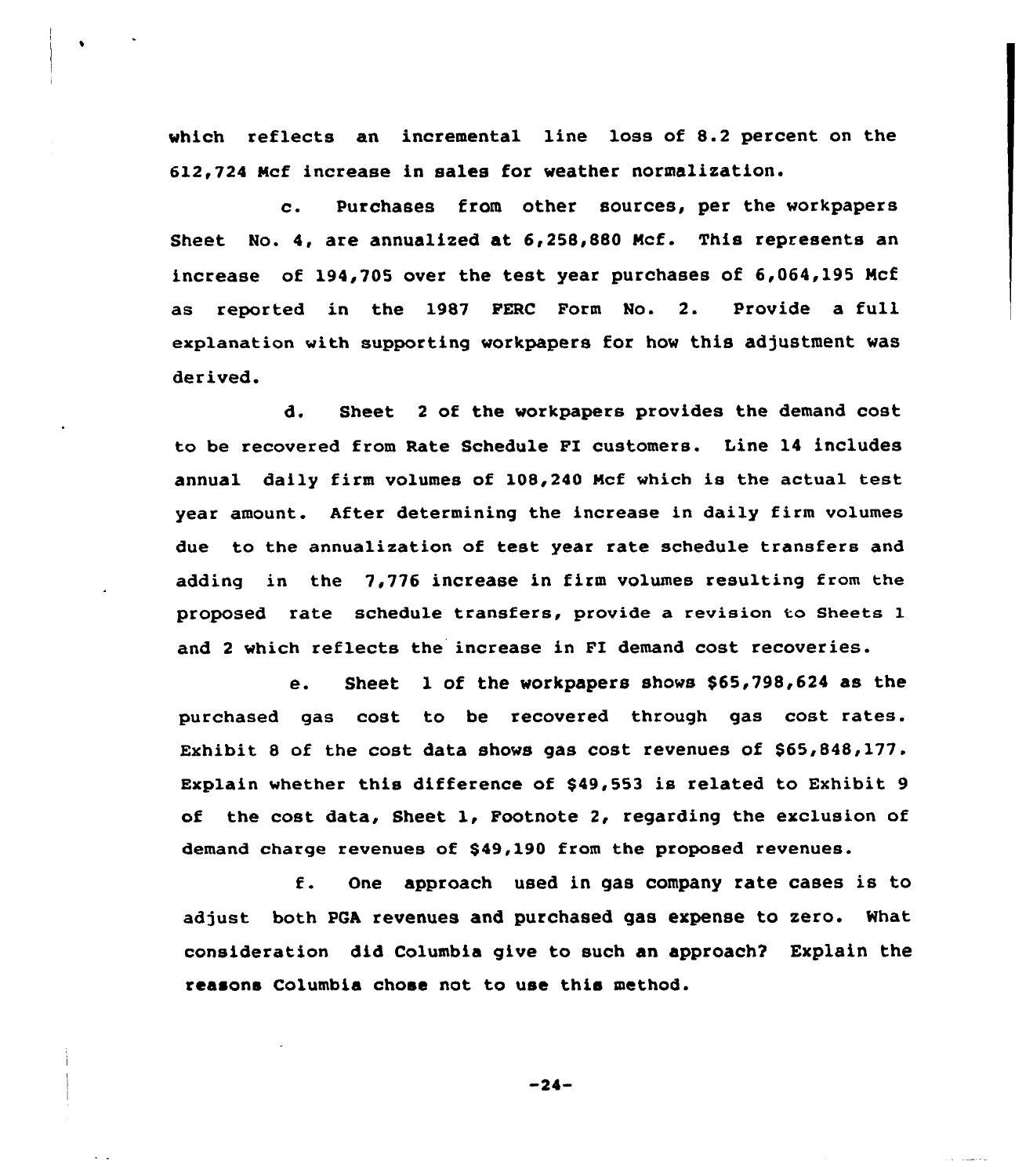43. 1tem 16 in Volume II of Columbia's response to the Commission's Order of April ll, 1988, the last sheet, titled Rate Design to Recover Filing Deficiency in Rate Case 10201, shows the revenue allocation for the proposed increase both between and within rate classes. Provide the following information regarding revenue allocation:

a. The proposed allocation of revenues for company tariff volumes results in an overall increase in commodity charge revenues of 6.2 percent while customer charges and fixed charge revenues increase by 25 percent. What consideration was given to increasing fixed charges by a smaller percentage more in line with the overall increase of 7.7 percent and at the same time increasing commodity charge rates by a larger percentage? What is Columbia's position on this type of allocation7

b. Columbia's proposed allocation maintains the current \$.03 per Mcf spread between the GS rate steps. Explain the reasons for maintaining this rate design and identify other rate designs that Columbia considered in preparing this application.

44. On Page <sup>2</sup> of Nr. Keller's testimony, it is stated that the ")udgment of operating personnel" was used for determining the average life of certain accounts.

a. Identify which accounts such judgment was required and which personnel were utilized.

b. Since the experience band chosen for the individual property accounts covers the retirement history for the period

 $-25-$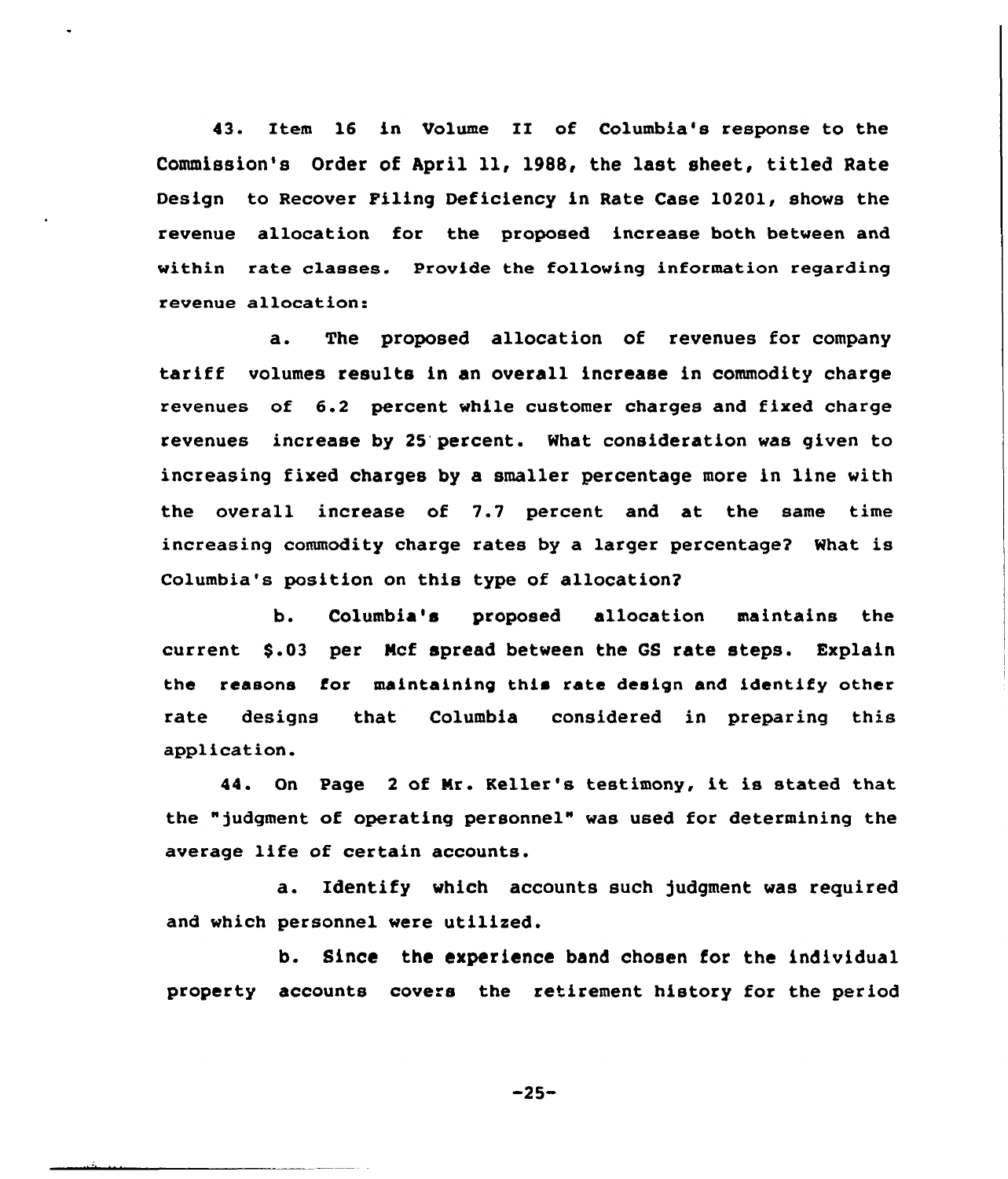1972 through 1986, why vasn't the complete retirement history available for these specific accounts?

45. On pages <sup>2</sup> and 3 of 37 of Mr. Keller's exhibit, a comparison of accrual rates calculated from the life estimate study with accrual rates in effect for 1987 is presented.

a. For accounts <sup>376</sup> (mains), <sup>380</sup> (services), and 381 (meters), please explain how the related histograms and survivor curves support the proposed changes in each depreciation accrual rate.

b. Please provide information which supports the conclusion that the accrual rate for account 376 is proposed to be reduced since the existing rate resulted in an over-accrual, and that the accrual rate for account 380 is proposed to be increased since its existing rate resulted in an under-accrual.

46. Regarding the life estimate study and accounts 376 and 380, is a distinction made between different types of pipe, such as coated steel and plastic?

a. If so, provide a breakdown of the vintage, dollar amount, and accrual rate for each type of pipe in accounts 376 and 380.

b. If not, why? Aren't the retirement histories of steel and plastic pipe different?

47. In Columbia's previous rate case, Case No. 9554, in response to <sup>a</sup> data request, it was stated that Columbia's latest depreciation study was conducted in December 1984.

a. Does Mr. Keller's exhibit to the testimony in this case represent the only study conducted since 1984? If not,

-26-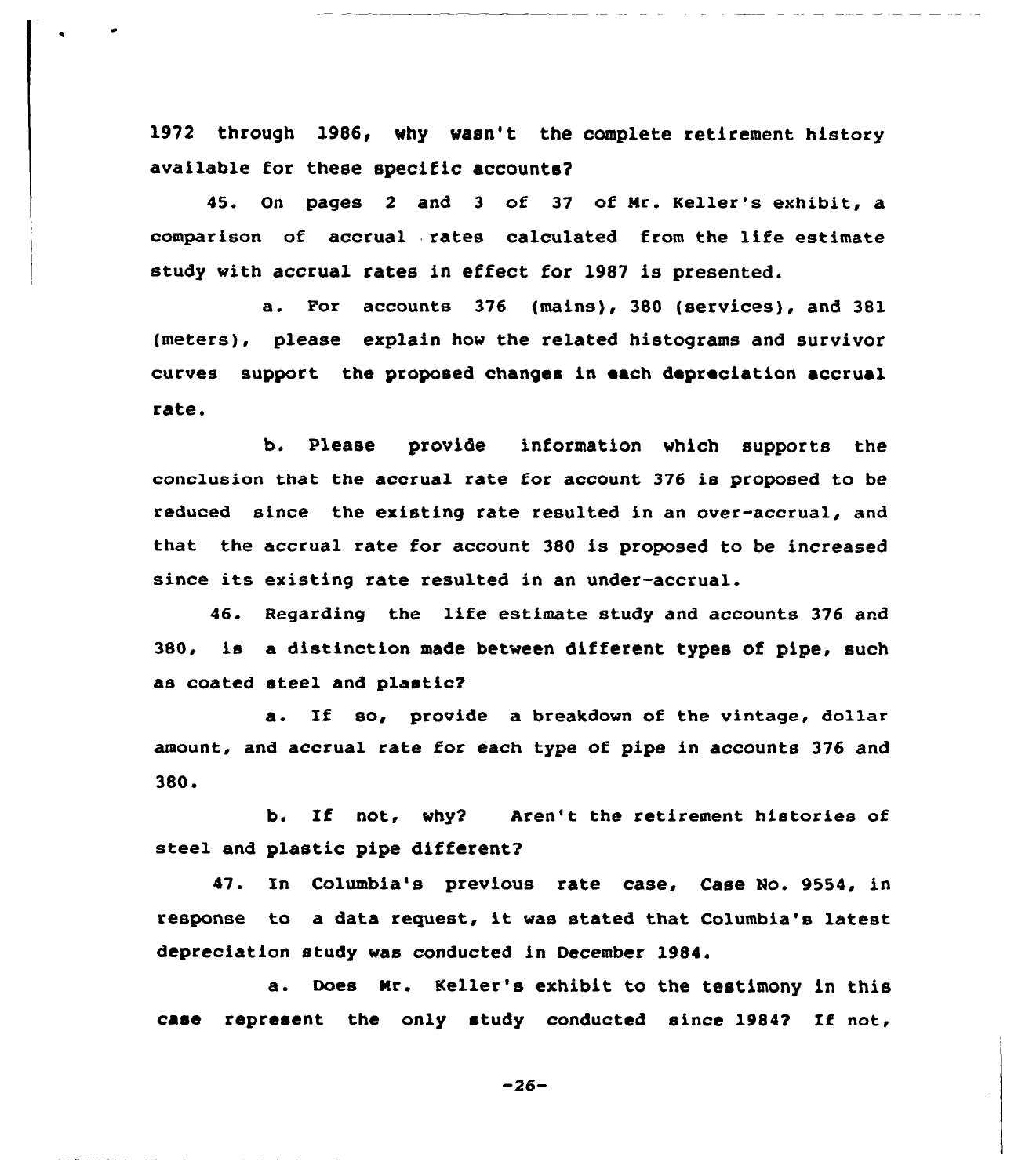provide a copy of any other depreciation studies performed during the period 1985 through 1987.

b. Were the existing accrual rates established based upon the 1984 study2

c. Based upon information supplied by Columbia in Case No. 9554, account 376 was over-accruing while account 380 was under-accruing. Why hasn't any adjustment been proposed prior to this case2

d. Please describe the procedure by which these accounts are monitored to determine whether actual accruals keep pace with calculated accruals.

e. If book depreciation exceeds or fails to meet the calculated depreciation, at what point does Columbia make an adjustment?

48. On page <sup>4</sup> of Mr. Payne's prepared direct testimony and exhibits, it is stated that service-related costs are allocated on the basis of customers since "services essentially require no increase in expenditures as throughput increases . . . ." Based upon this conclusion, in schedule 3, page 3 of 5, and schedule 7, page <sup>3</sup> of 15, in the cost allocation study, allocation factor 8 was assigned to meter and regulator expenses, including installation.

a. Why isn't this reasoning also applicable to accounts 871< 874< 875, 886, 887, and 889 of schedule 3, page 3 of 5, and to accounts 376, 378, and 379 of schedule 7, page 3 of 152

 $-27-$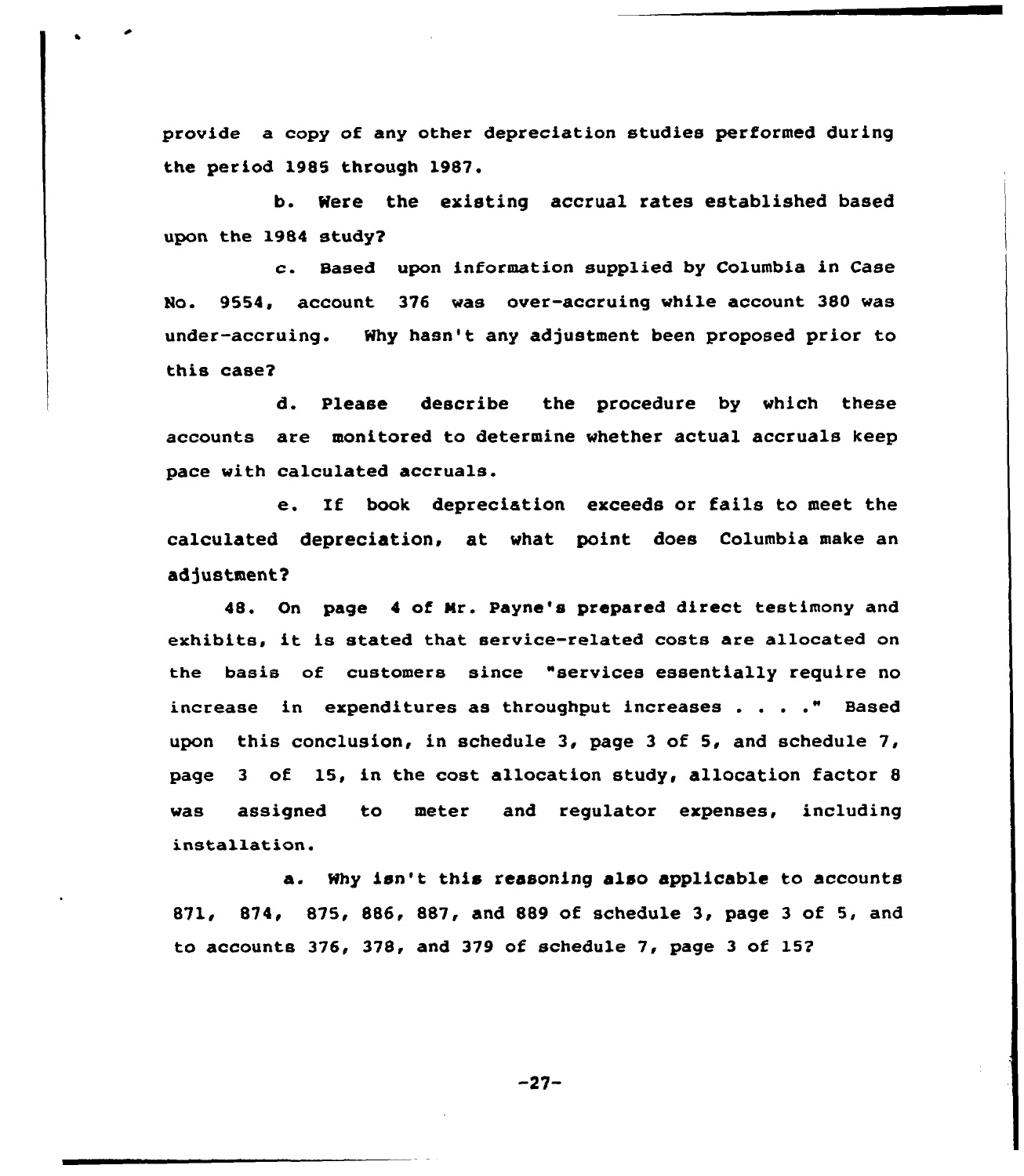b. In Schedule 8, page 1 of 2, of the cost allocation study, allocation factor 6 assigns 48.97 percent of costs to residential while allocation factor 8 assigns 90.41 percent of costs to residential. To what extent did the difference in these percentage amounts determine which allocation factor was used for these specific accounts'.

 $\mathbf{c}$ . To the extent such a difference was a determining factor, explain why it is appropriate.

49. Please provide Sheets A-1 and A-2 which were not attached to Mr. Payne's testimony as indicated.

50. Regarding Columbia's response to Item No. 38 of the Commission's April ll, <sup>1988</sup> data request, please describe what "other rate alternatives" have been studied.

51. Why will Columbia's Agency Program become more essential as the spot market supply becomes less plentiful2

Done at Frankfort, Kentucky this 26th day of Nay, 1988.

## PUBIIC SERVICE COMMISSION

Cechail D. Hemany

**ATTEST:** 

Executive Director